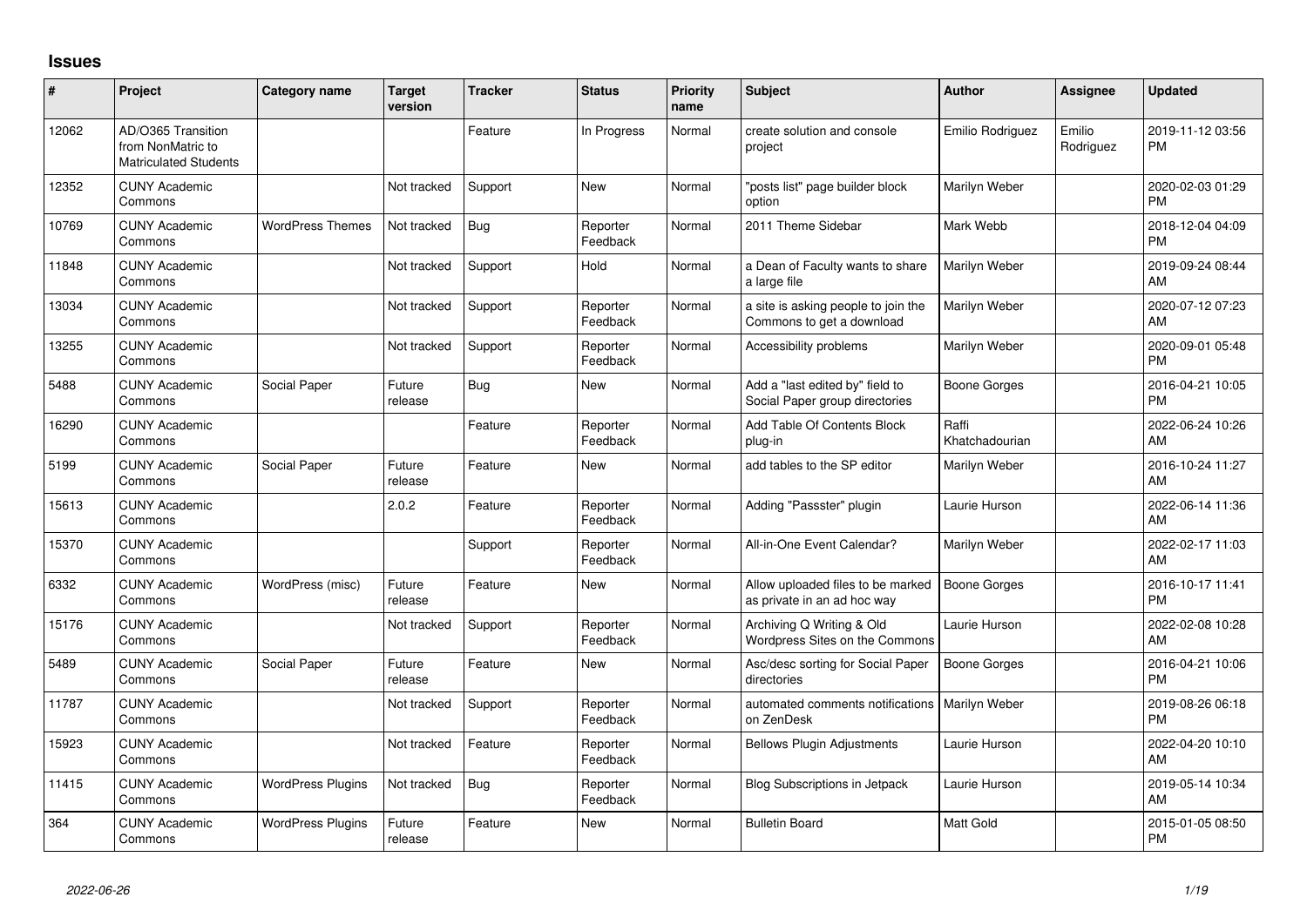| #     | Project                         | <b>Category name</b>       | <b>Target</b><br>version | <b>Tracker</b> | <b>Status</b>        | <b>Priority</b><br>name | <b>Subject</b>                                                       | Author                  | <b>Assignee</b> | <b>Updated</b>                |
|-------|---------------------------------|----------------------------|--------------------------|----------------|----------------------|-------------------------|----------------------------------------------------------------------|-------------------------|-----------------|-------------------------------|
| 16294 | <b>CUNY Academic</b><br>Commons |                            |                          | Bug            | <b>New</b>           | Urgent                  | CAC is down                                                          | Raffi<br>Khatchadourian |                 | 2022-06-24 02:36<br><b>PM</b> |
| 13975 | <b>CUNY Academic</b><br>Commons | Social Paper               | Not tracked              | Support        | Reporter<br>Feedback | Normal                  | can't approve comments on<br>Social Paper paper                      | Marilyn Weber           |                 | 2021-02-12 09:33<br>AM        |
| 6755  | <b>CUNY Academic</b><br>Commons | WordPress (misc)           | Future<br>release        | Bug            | <b>New</b>           | Normal                  | Cannot Deactivate Plugin                                             | Laura Kane              |                 | 2016-11-16 01:12<br><b>PM</b> |
| 5992  | <b>CUNY Academic</b><br>Commons | <b>Email Notifications</b> | Future<br>release        | Feature        | <b>New</b>           | Normal                  | Changing the From line of<br>autogenerated blog emails               | Marilyn Weber           |                 | 2018-09-27 05:19<br><b>PM</b> |
| 10657 | <b>CUNY Academic</b><br>Commons |                            | Not tracked              | Support        | Reporter<br>Feedback | Normal                  | child theme problems                                                 | Marilyn Weber           |                 | 2018-11-08 01:19<br><b>PM</b> |
| 10982 | <b>CUNY Academic</b><br>Commons | Domain Mapping             | Not tracked              | Support        | Reporter<br>Feedback | Normal                  | <b>CNAME</b> question                                                | scott voth              |                 | 2019-01-22 04:29<br>PM        |
| 11519 | <b>CUNY Academic</b><br>Commons |                            | Not tracked              | Support        | Assigned             | Normal                  | comment option not appearing                                         | Marilyn Weber           |                 | 2019-09-24 10:28<br>AM        |
| 12573 | <b>CUNY Academic</b><br>Commons | <b>WordPress Plugins</b>   | Future<br>release        | Bug            | <b>New</b>           | Normal                  | <b>CommentPress Core Issues</b>                                      | scott voth              |                 | 2020-03-24 04:32<br><b>PM</b> |
| 14936 | <b>CUNY Academic</b><br>Commons |                            |                          | Bug            | <b>New</b>           | Normal                  | Commons websites blocked by<br>SPS campus network                    | Laurie Hurson           |                 | 2021-11-03 03:57<br><b>PM</b> |
| 11509 | <b>CUNY Academic</b><br>Commons |                            | Not tracked              | Support        | Reporter<br>Feedback | Normal                  | deleted Page causing a Menu<br>problem?                              | Marilyn Weber           |                 | 2019-06-04 09:54<br>AM        |
| 15260 | <b>CUNY Academic</b><br>Commons |                            |                          | Support        | Reporter<br>Feedback | Normal                  | Diacritical markings   European<br><b>Stages</b>                     | Marilyn Weber           |                 | 2022-02-04 08:16<br>AM        |
| 14940 | <b>CUNY Academic</b><br>Commons |                            |                          | <b>Bug</b>     | <b>New</b>           | Normal                  | Discrepancy between Commons<br>profile "sites" and actual # of sites | Laurie Hurson           |                 | 2021-11-08 11:09<br>AM        |
| 12198 | <b>CUNY Academic</b><br>Commons |                            | Not tracked              | Bug            | Reporter<br>Feedback | Normal                  | Duplicate listing in My Sites                                        | Tom Harbison            |                 | 2019-12-09 05:50<br><b>PM</b> |
| 11860 | <b>CUNY Academic</b><br>Commons | Registration               | Future<br>release        | Feature        | <b>New</b>           | Normal                  | Ensure Students Are Aware They<br>Can Use Aliases At Registration    | scott voth              |                 | 2019-09-24 08:46<br>AM        |
| 15655 | <b>CUNY Academic</b><br>Commons |                            | 2.0.2                    | Support        | Reporter<br>Feedback | Normal                  | Event Aggregator plugin?                                             | Marilyn Weber           |                 | 2022-06-14 11:36<br>AM        |
| 15565 | <b>CUNY Academic</b><br>Commons |                            |                          | Support        | <b>New</b>           | Normal                  | Events - send updates to an email   Marilyn Weber<br>listserv        |                         |                 | 2022-03-10 01:06<br><b>PM</b> |
| 11120 | <b>CUNY Academic</b><br>Commons | <b>WordPress Plugins</b>   | Not tracked              | Bug            | Reporter<br>Feedback | Normal                  | Events Manager Events Not<br>Showing Up                              | Mark Webb               |                 | 2019-02-27 04:10<br><b>PM</b> |
| 14398 | <b>CUNY Academic</b><br>Commons |                            | Not tracked              | Support        | Reporter<br>Feedback | Normal                  | Events plug-in notification<br>problem                               | Marilyn Weber           |                 | 2021-05-11 11:21<br>AM        |
| 13650 | <b>CUNY Academic</b><br>Commons | Group Library              | Future<br>release        | Feature        | <b>New</b>           | Normal                  | Forum Attachments in Group<br>Library                                | Laurie Hurson           |                 | 2021-11-19 12:30<br><b>PM</b> |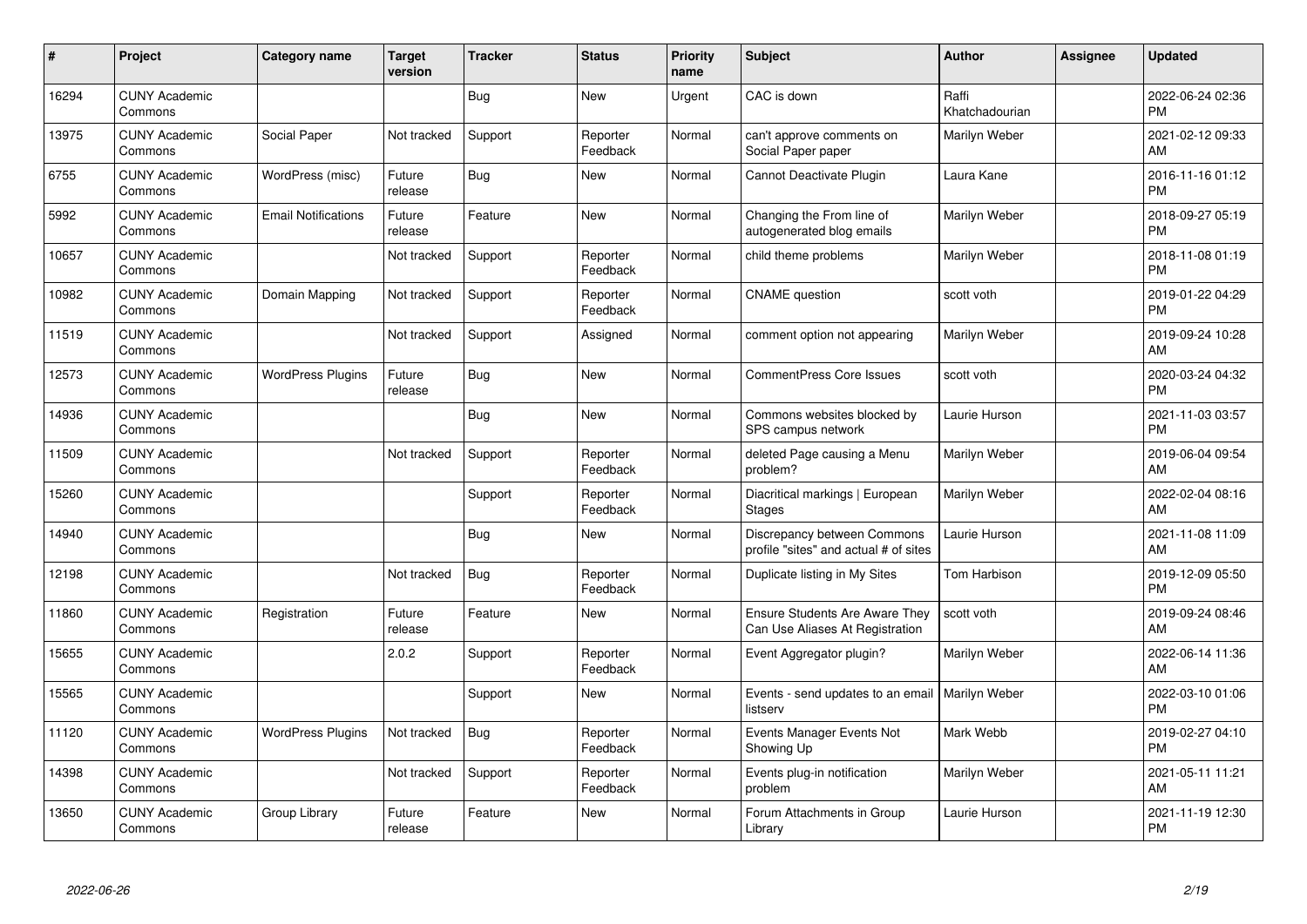| $\#$  | Project                         | <b>Category name</b>     | <b>Target</b><br>version | <b>Tracker</b> | <b>Status</b>        | <b>Priority</b><br>name | <b>Subject</b>                                                    | <b>Author</b>           | <b>Assignee</b> | <b>Updated</b>                |
|-------|---------------------------------|--------------------------|--------------------------|----------------|----------------------|-------------------------|-------------------------------------------------------------------|-------------------------|-----------------|-------------------------------|
| 11131 | <b>CUNY Academic</b><br>Commons |                          | Future<br>release        | Feature        | Reporter<br>Feedback | Normal                  | <b>Image Annotation Plugins</b>                                   | Laurie Hurson           |                 | 2019-02-26 11:33<br>AM        |
| 14792 | <b>CUNY Academic</b><br>Commons |                          |                          | Bug            | <b>New</b>           | Normal                  | Inconsistent email notifications<br>from gravity forms            | Raffi<br>Khatchadourian |                 | 2021-10-04 01:50<br><b>PM</b> |
| 11556 | <b>CUNY Academic</b><br>Commons | Courses                  | Not tracked              | Bug            | Reporter<br>Feedback | Normal                  | Instructor name given in course<br>listing                        | <b>Tom Harbison</b>     |                 | 2019-06-25 04:12<br><b>PM</b> |
| 13048 | <b>CUNY Academic</b><br>Commons | Shortcodes and<br>embeds | Future<br>release        | Feature        | <b>New</b>           | Normal                  | Jupyter Notebooks support                                         | Boone Gorges            |                 | 2020-07-14 11:46<br>AM        |
| 15757 | <b>CUNY Academic</b><br>Commons |                          |                          | <b>Bug</b>     | <b>New</b>           | Normal                  | Members # do not match                                            | Laurie Hurson           |                 | 2022-03-30 04:52<br><b>PM</b> |
| 11392 | <b>CUNY Academic</b><br>Commons |                          | Future<br>release        | Bug            | <b>New</b>           | Normal                  | Migrate users away from<br><b>StatPress</b>                       | Boone Gorges            |                 | 2019-04-23 03:53<br><b>PM</b> |
| 16255 | <b>CUNY Academic</b><br>Commons | WordPress (misc)         |                          | Bug            | New                  | Normal                  | Need to define 'MULTISITE'<br>constant in wp-config.php           | Raymond Hoh             |                 | 2022-06-19 09:31<br>AM        |
| 15169 | <b>CUNY Academic</b><br>Commons |                          | 2.0.2                    | Support        | Reporter<br>Feedback | Normal                  | new Prelude website zipfiles for<br>custom theme and other files. | Marilyn Weber           |                 | 2022-06-14 11:36<br>AM        |
| 12436 | <b>CUNY Academic</b><br>Commons |                          | Not tracked              | Bug            | Assigned             | Normal                  | Nightly system downtime                                           | <b>Boone Gorges</b>     |                 | 2020-08-01 09:30<br>AM        |
| 15045 | <b>CUNY Academic</b><br>Commons |                          |                          | Support        | <b>New</b>           | Normal                  | no result for KCeL in the search<br>box on the commons            | Marilyn Weber           |                 | 2021-12-10 11:29<br>AM        |
| 14074 | <b>CUNY Academic</b><br>Commons | WordPress (misc)         | Not tracked              | Support        | Reporter<br>Feedback | Normal                  | page password protection<br>problem                               | Marilyn Weber           |                 | 2021-03-02 11:03<br>AM        |
| 11788 | <b>CUNY Academic</b><br>Commons | <b>WordPress Plugins</b> | Future<br>release        | Support        | Reporter<br>Feedback | Normal                  | Plugin Request - Browse Aloud                                     | scott voth              |                 | 2019-09-24 08:42<br>AM        |
| 14629 | <b>CUNY Academic</b><br>Commons |                          | Not tracked              | Bug            | Reporter<br>Feedback | Normal                  | Possible Post Order Bug?                                          | <b>Syelle Graves</b>    |                 | 2021-09-14 10:47<br>AM        |
| 11771 | <b>CUNY Academic</b><br>Commons |                          | Not tracked              | Support        | Reporter<br>Feedback | Normal                  | post displays in sections                                         | Marilyn Weber           |                 | 2019-08-20 10:34<br>AM        |
| 13912 | <b>CUNY Academic</b><br>Commons |                          | Not tracked              | Feature        | Hold                 | Low                     | posting "missed schedule"                                         | Marilyn Weber           |                 | 2021-02-23 10:46<br>AM        |
| 14900 | <b>CUNY Academic</b><br>Commons |                          | Not tracked              | Support        | Reporter<br>Feedback | Normal                  | previous theme?                                                   | Marilyn Weber           |                 | 2021-10-25 10:31<br>AM        |
| 15685 | <b>CUNY Academic</b><br>Commons |                          |                          | Support        | <b>New</b>           | High                    | problem with chrome?                                              | Marilyn Weber           |                 | 2022-04-25 03:40<br><b>PM</b> |
| 14842 | <b>CUNY Academic</b><br>Commons |                          | Not tracked              | Support        | Reporter<br>Feedback | Normal                  | Question about widgets and block<br>editor                        | Gina Cherry             |                 | 2021-10-06 03:01<br><b>PM</b> |
| 10380 | <b>CUNY Academic</b><br>Commons | WordPress (misc)         | Future<br>release        | Feature        | In Progress          | Normal                  | Remove blacklisted plugins                                        | Boone Gorges            |                 | 2022-04-26 12:00<br><b>PM</b> |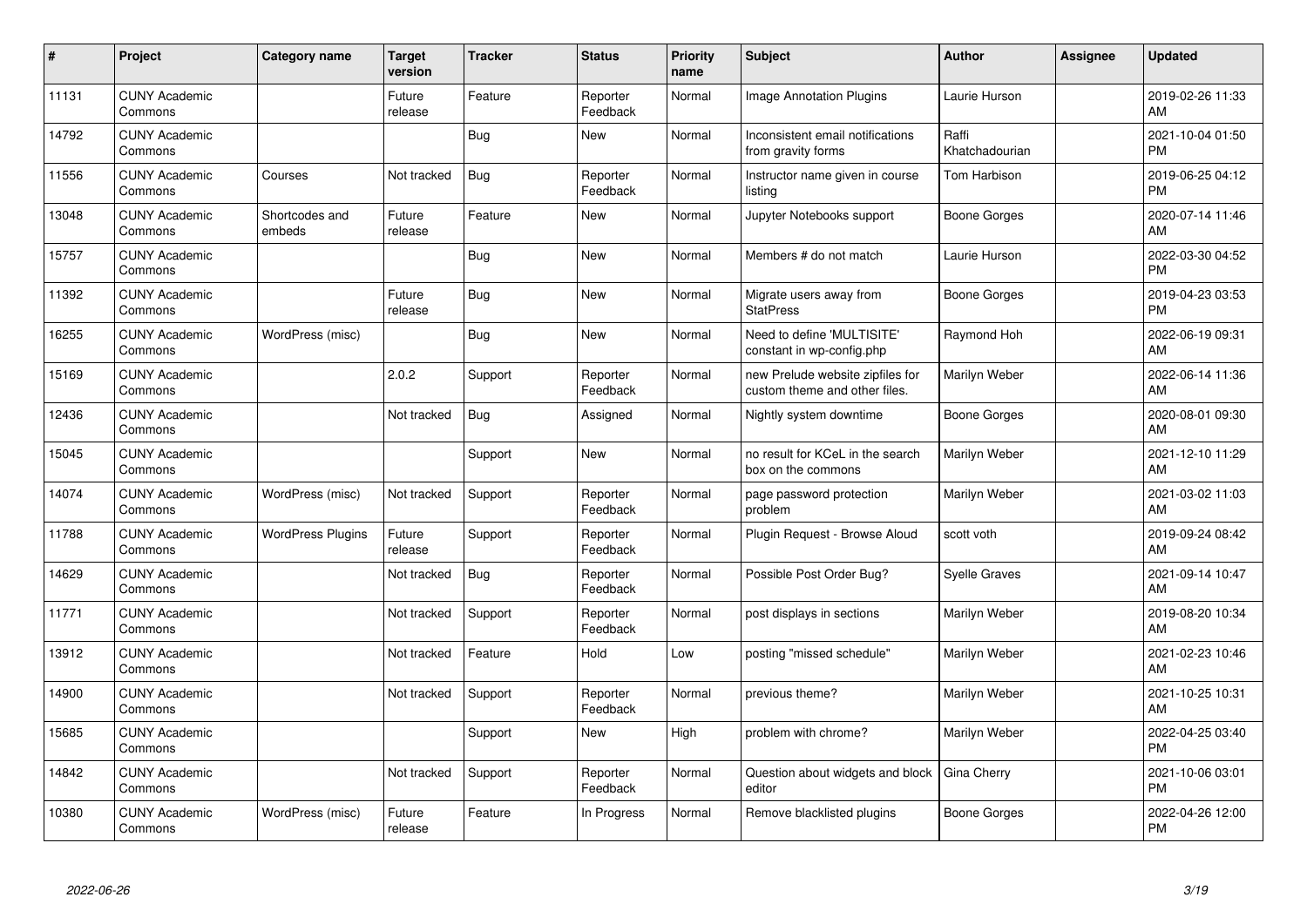| #     | Project                         | <b>Category name</b>     | <b>Target</b><br>version | <b>Tracker</b> | <b>Status</b>        | <b>Priority</b><br>name | Subject                                                                                                      | <b>Author</b>           | <b>Assignee</b> | <b>Updated</b>                |
|-------|---------------------------------|--------------------------|--------------------------|----------------|----------------------|-------------------------|--------------------------------------------------------------------------------------------------------------|-------------------------|-----------------|-------------------------------|
| 16099 | <b>CUNY Academic</b><br>Commons |                          |                          | Support        | Reporter<br>Feedback | Normal                  | request for Newsletter Glue                                                                                  | Marilyn Weber           |                 | 2022-05-13 12:14<br><b>PM</b> |
| 6356  | <b>CUNY Academic</b><br>Commons | <b>WordPress Plugins</b> | Future<br>release        | Bug            | Reporter<br>Feedback | Low                     | Should Subscribe2 be<br>deprecated?                                                                          | <b>Luke Waltzer</b>     |                 | 2017-03-20 12:20<br><b>PM</b> |
| 11077 | <b>CUNY Academic</b><br>Commons | Events                   | Not tracked              | Feature        | Reporter<br>Feedback | Normal                  | Show event category description<br>in event list view                                                        | Raffi<br>Khatchadourian |                 | 2019-02-12 10:38<br><b>PM</b> |
| 12328 | <b>CUNY Academic</b><br>Commons |                          | Not tracked              | Support        | New                  | Normal                  | Sign up Code for Non-CUNY<br>Faculty                                                                         | Laurie Hurson           |                 | 2020-01-28 10:25<br>AM        |
| 12360 | <b>CUNY Academic</b><br>Commons | <b>WordPress Themes</b>  | Not tracked              | Bug            | Reporter<br>Feedback | Normal                  | site just says "DANTE We are<br>currently in maintenance mode,<br>please check back shortly."                | Marilyn Weber           |                 | 2020-02-04 12:13<br><b>PM</b> |
| 15816 | <b>CUNY Academic</b><br>Commons |                          | Not tracked              | Support        | New                  | Normal                  | slow loading at SPS                                                                                          | Marilyn Weber           |                 | 2022-04-05 01:26<br><b>PM</b> |
| 5205  | <b>CUNY Academic</b><br>Commons | Social Paper             | Future<br>release        | Feature        | New                  | Normal                  | Social Paper folders                                                                                         | Marilyn Weber           |                 | 2016-02-11 10:24<br><b>PM</b> |
| 11024 | <b>CUNY Academic</b><br>Commons | WordPress (misc)         | Future<br>release        | Bug            | New                  | Normal                  | Subsites should not show "you<br>should update your .htaccess<br>now" notice after permalink<br>setting save | <b>Boone Gorges</b>     |                 | 2019-01-28 01:35<br><b>PM</b> |
| 9720  | <b>CUNY Academic</b><br>Commons | Authentication           | Future<br>release        | Feature        | New                  | Normal                  | The Commons should be an<br>oAuth provider                                                                   | Boone Gorges            |                 | 2019-03-01 02:04<br><b>PM</b> |
| 11843 | <b>CUNY Academic</b><br>Commons | WordPress (misc)         | Future<br>release        | Design/UX      | New                  | Normal                  | Tweaking the Gutenberg Editor<br>Interface                                                                   | Laurie Hurson           |                 | 2022-04-26 12:00<br><b>PM</b> |
| 14911 | <b>CUNY Academic</b><br>Commons | <b>WordPress Themes</b>  | Not tracked              | Support        | <b>New</b>           | Normal                  | Twentytwentyone theme                                                                                        | Marilyn Weber           |                 | 2021-10-28 10:37<br>AM        |
| 12350 | <b>CUNY Academic</b><br>Commons | Blogs (BuddyPress)       | Not tracked              | Support        | Reporter<br>Feedback | Normal                  | URL creation problem                                                                                         | Marilyn Weber           |                 | 2020-02-03 11:27<br>AM        |
| 14784 | <b>CUNY Academic</b><br>Commons |                          |                          | Support        | Reporter<br>Feedback | Normal                  | User report of logo problem when<br>using Customizer theme                                                   | Marilyn Weber           |                 | 2021-09-17 10:25<br>AM        |
| 10273 | <b>CUNY Academic</b><br>Commons | Registration             | Not tracked              | Support        | Reporter<br>Feedback | Normal                  | users combining CF and campus<br>address                                                                     | Marilyn Weber           |                 | 2019-09-18 10:58<br>AM        |
| 14538 | <b>CUNY Academic</b><br>Commons |                          | Not tracked              | Support        | Reporter<br>Feedback | Normal                  | <b>Weebly To Commons</b>                                                                                     | Laurie Hurson           |                 | 2021-09-14 10:47<br>AM        |
| 5182  | <b>CUNY Academic</b><br>Commons | Social Paper             | Future<br>release        | Design/UX      | New                  | Normal                  | "Publishing" a private paper on<br>social paper?                                                             | Raffi<br>Khatchadourian | Boone<br>Gorges | 2016-10-13 04:12<br><b>PM</b> |
| 9895  | <b>CUNY Academic</b><br>Commons | Onboarding               | Future<br>release        | Feature        | Assigned             | Normal                  | Add "Accept Invitation"<br>link/button/function to Group<br>and/or Site invitation emails?                   | Luke Waltzer            | Boone<br>Gorges | 2018-06-07 12:42<br><b>PM</b> |
| 10226 | <b>CUNY Academic</b><br>Commons | Courses                  | Future<br>release        | Feature        | New                  | Normal                  | Add "My Courses" to drop down<br>list                                                                        | scott voth              | Boone<br>Gorges | 2021-11-19 12:42<br><b>PM</b> |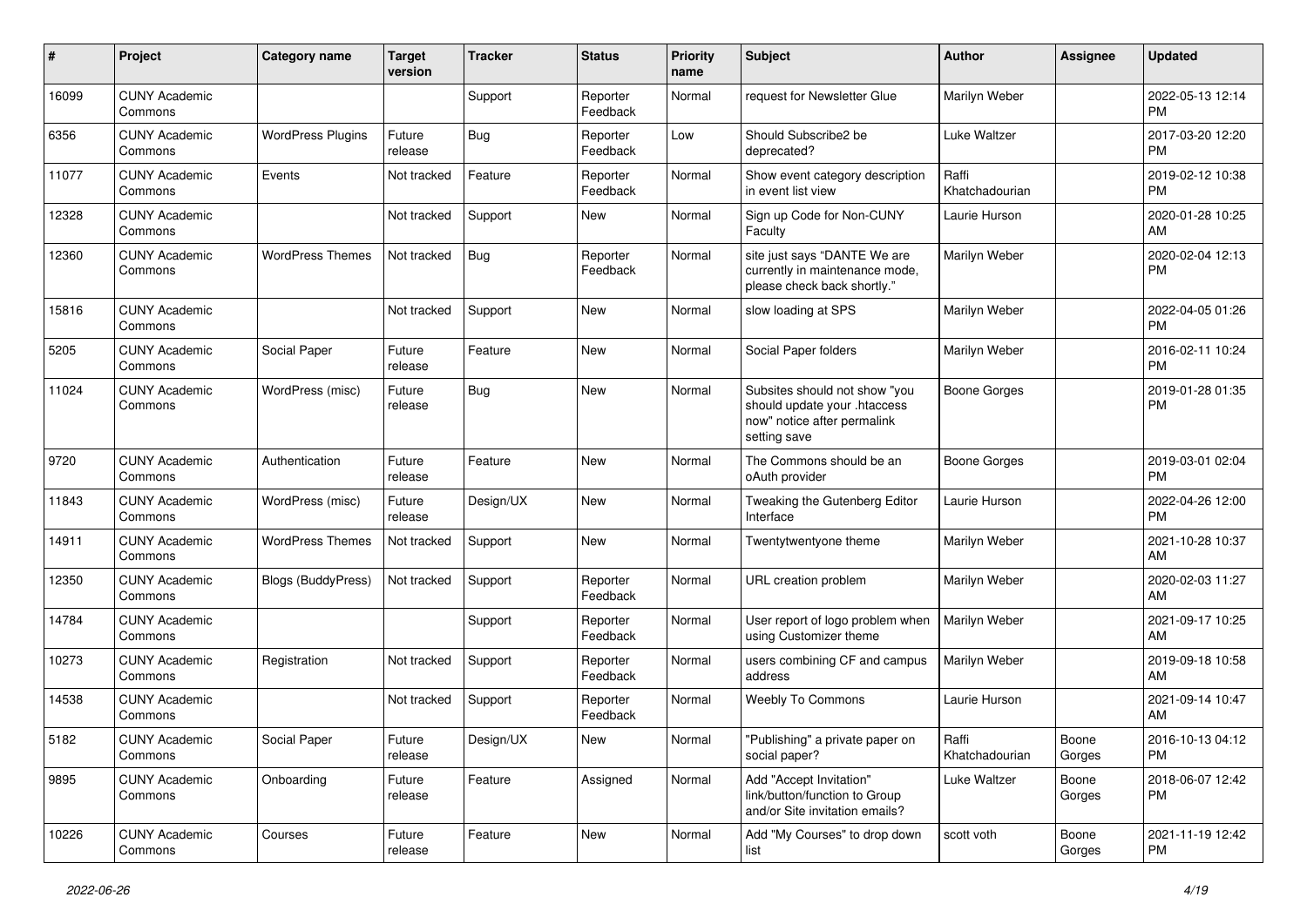| #     | Project                         | <b>Category name</b>     | <b>Target</b><br>version | <b>Tracker</b> | <b>Status</b>        | <b>Priority</b><br>name | <b>Subject</b>                                                                                  | Author              | Assignee        | <b>Updated</b>                |
|-------|---------------------------------|--------------------------|--------------------------|----------------|----------------------|-------------------------|-------------------------------------------------------------------------------------------------|---------------------|-----------------|-------------------------------|
| 11945 | <b>CUNY Academic</b><br>Commons | Reckoning                | Future<br>release        | Feature        | Reporter<br>Feedback | Normal                  | Add Comments bubble to<br>Reckoning views                                                       | <b>Boone Gorges</b> | Boone<br>Gorges | 2019-11-12 05:14<br><b>PM</b> |
| 3220  | <b>CUNY Academic</b><br>Commons | <b>Public Portfolio</b>  | Future<br>release        | Feature        | Assigned             | Normal                  | Add indent/outdent option to<br>Formatting Buttons on Profile<br>Page                           | Matt Gold           | Boone<br>Gorges | 2014-05-21 10:39<br><b>PM</b> |
| 8675  | <b>CUNY Academic</b><br>Commons | <b>User Onboarding</b>   | Future<br>release        | Bug            | Reporter<br>Feedback | Low                     | Add new User search screen calls<br>for the input of email address but<br>doesn't work with one | Paul Hebert         | Boone<br>Gorges | 2017-10-11 11:17<br>AM        |
| 2223  | <b>CUNY Academic</b><br>Commons | <b>WordPress Plugins</b> | Future<br>release        | Feature        | Assigned             | Low                     | Add Participad to the CUNY<br><b>Academic Commons</b>                                           | <b>Matt Gold</b>    | Boone<br>Gorges | 2014-09-17 10:03<br><b>PM</b> |
| 554   | <b>CUNY Academic</b><br>Commons | BuddyPress (misc)        | Future<br>release        | Feature        | Assigned             | Normal                  | Add Trackback notifications to<br>site-wide activity feed                                       | Matt Gold           | Boone<br>Gorges | 2015-11-09 06:19<br><b>PM</b> |
| 14504 | <b>CUNY Academic</b><br>Commons |                          | Not tracked              | Publicity      | Reporter<br>Feedback | Normal                  | Adding showcases to home page<br>menu                                                           | Laurie Hurson       | Boone<br>Gorges | 2022-01-19 03:26<br><b>PM</b> |
| 1167  | <b>CUNY Academic</b><br>Commons | <b>Email Invitations</b> | Future<br>release        | Feature        | <b>New</b>           | Low                     | Allow email invitations to be<br>resent                                                         | Boone Gorges        | Boone<br>Gorges | 2015-11-12 12:53<br>AM        |
| 3308  | <b>CUNY Academic</b><br>Commons | Group Invitations        | Future<br>release        | Feature        | Assigned             | Normal                  | Allow members to rescind group<br>invitations                                                   | <b>Matt Gold</b>    | Boone<br>Gorges | 2015-04-01 08:53<br><b>PM</b> |
| 13835 | <b>CUNY Academic</b><br>Commons | WordPress (misc)         | Future<br>release        | Feature        | <b>New</b>           | Normal                  | Allow OneSearch widget to have<br>'CUNY' as campus                                              | <b>Boone Gorges</b> | Boone<br>Gorges | 2021-11-19 12:39<br><b>PM</b> |
| 1165  | <b>CUNY Academic</b><br>Commons | <b>Email Invitations</b> | Future<br>release        | Feature        | Assigned             | Low                     | Allow saved lists of invitees under<br>Send Invites                                             | <b>Boone Gorges</b> | Boone<br>Gorges | 2015-11-09 06:03<br><b>PM</b> |
| 2523  | <b>CUNY Academic</b><br>Commons | <b>BuddyPress Docs</b>   | Future<br>release        | Feature        | Assigned             | Normal                  | Allow Users to Upload Images to<br><b>BP</b> Docs                                               | Matt Gold           | Boone<br>Gorges | 2015-11-09 06:14<br><b>PM</b> |
| 9211  | <b>CUNY Academic</b><br>Commons | <b>WordPress Plugins</b> | Future<br>release        | Support        | Reporter<br>Feedback | Normal                  | Auto-Role Setting in Forum Plugin<br>Causing Some Confusion                                     | Luke Waltzer        | Boone<br>Gorges | 2018-03-13 11:44<br>AM        |
| 13466 | <b>CUNY Academic</b><br>Commons | Cavalcade                | Future<br>release        | Feature        | <b>New</b>           | Normal                  | Automated cleanup for duplicate<br>Cavalcade tasks                                              | Boone Gorges        | Boone<br>Gorges | 2020-10-13 05:24<br><b>PM</b> |
| 3193  | <b>CUNY Academic</b><br>Commons | Group Forums             | Future<br>release        | Feature        | Assigned             | Normal                  | bbPress 2.x dynamic roles and<br><b>RBE</b>                                                     | <b>Boone Gorges</b> | Boone<br>Gorges | 2014-09-30 01:30<br><b>PM</b> |
| 14309 | <b>CUNY Academic</b><br>Commons | Group Library            | Future<br>release        | Feature        | <b>New</b>           | Normal                  | Better handling of<br>bp_group_document file<br>download attempts when file is<br>not present   | <b>Boone Gorges</b> | Boone<br>Gorges | 2021-11-19 12:28<br><b>PM</b> |
| 1166  | <b>CUNY Academic</b><br>Commons | <b>Email Invitations</b> | Future<br>release        | Feature        | New                  | Low                     | Better organizational tools for<br>Sent Invites                                                 | Boone Gorges        | Boone<br>Gorges | 2015-11-09 06:02<br><b>PM</b> |
| 635   | <b>CUNY Academic</b><br>Commons | BuddyPress (misc)        | Future<br>release        | Feature        | Assigned             | Normal                  | Big Blue Button -<br>Videoconferencing in Groups and<br><b>Blogs</b>                            | Matt Gold           | Boone<br>Gorges | 2011-03-14 03:24<br>PM        |
| 12911 | <b>CUNY Academic</b><br>Commons |                          | Not tracked              | Feature        | New                  | Normal                  | Block access to xmlrpc.php based   Boone Gorges<br>on User-Agent                                |                     | Boone<br>Gorges | 2020-06-09 05:12<br><b>PM</b> |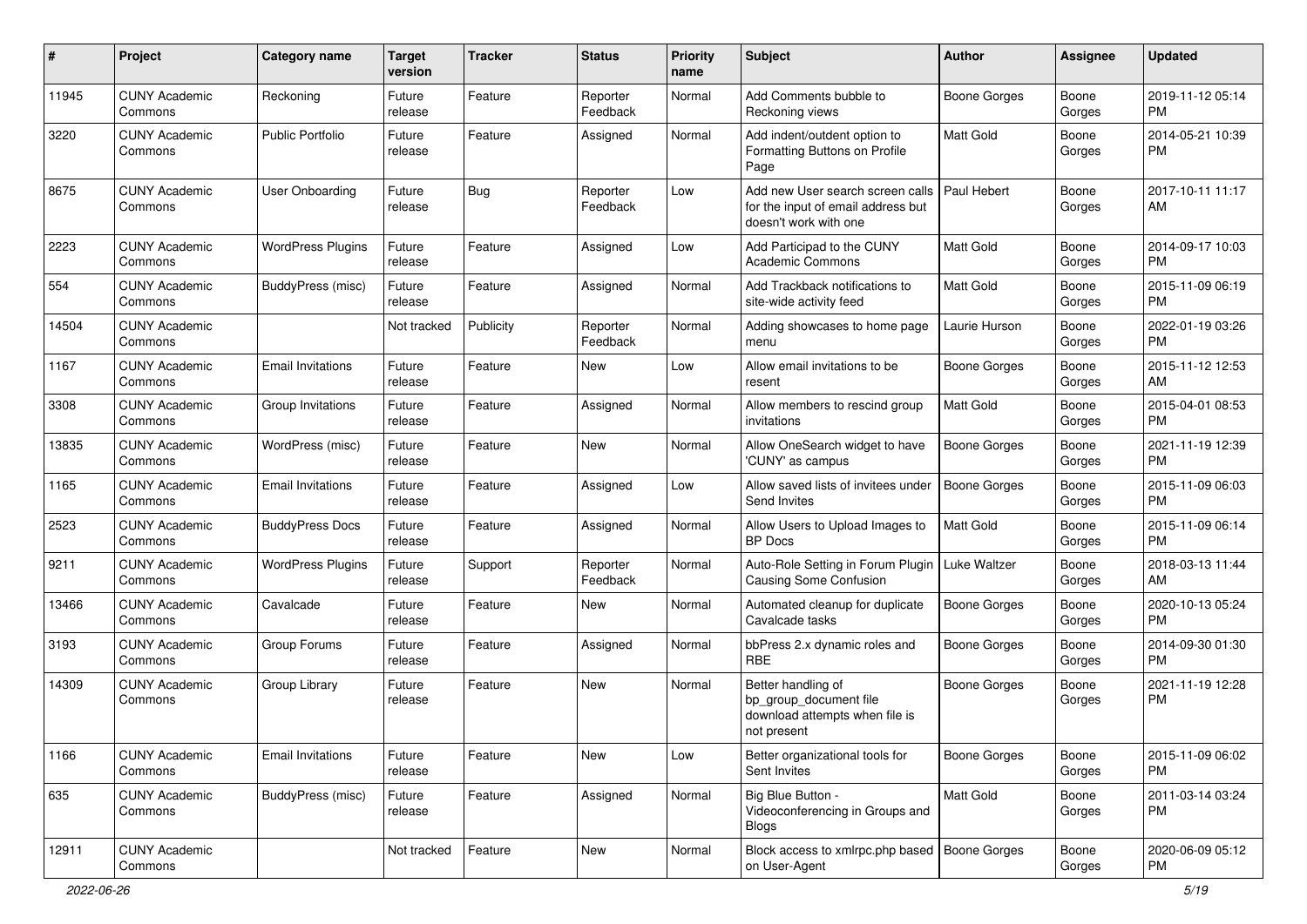| #     | Project                         | <b>Category name</b>     | Target<br>version | <b>Tracker</b> | <b>Status</b>        | <b>Priority</b><br>name | Subject                                                                        | Author              | <b>Assignee</b> | <b>Updated</b>                |
|-------|---------------------------------|--------------------------|-------------------|----------------|----------------------|-------------------------|--------------------------------------------------------------------------------|---------------------|-----------------|-------------------------------|
| 14113 | <b>CUNY Academic</b><br>Commons | WordPress (misc)         | Future<br>release | Bug            | Hold                 | Normal                  | Block Editor Not Working on this<br>page - Json error                          | scott voth          | Boone<br>Gorges | 2021-03-05 11:01<br>AM        |
| 3042  | <b>CUNY Academic</b><br>Commons | <b>Public Portfolio</b>  | Future<br>release | Feature        | Assigned             | Normal                  | Browsing member interests                                                      | Matt Gold           | Boone<br>Gorges | 2015-03-21 09:04<br><b>PM</b> |
| 618   | CUNY Academic<br>Commons        | <b>BuddyPress Docs</b>   | Future<br>release | Feature        | Assigned             | Normal                  | <b>BuddyPress Docs: export formats</b>                                         | <b>Boone Gorges</b> | Boone<br>Gorges | 2015-11-09 05:38<br><b>PM</b> |
| 1417  | <b>CUNY Academic</b><br>Commons | <b>BuddyPress Docs</b>   | Future<br>release | Feature        | Assigned             | Low                     | Bulk actions for BuddyPress Docs                                               | <b>Boone Gorges</b> | Boone<br>Gorges | 2016-10-17 10:41<br><b>PM</b> |
| 4980  | <b>CUNY Academic</b><br>Commons | Home Page                | Future<br>release | Feature        | Assigned             | Normal                  | <b>CAC Featured Content -- Adding</b><br>Randomization                         | Matt Gold           | Boone<br>Gorges | 2016-12-12 03:01<br><b>PM</b> |
| 14184 | <b>CUNY Academic</b><br>Commons | <b>Public Portfolio</b>  | Future<br>release | Feature        | <b>New</b>           | Normal                  | Centralized mechanism for storing<br>Campus affiliations                       | <b>Boone Gorges</b> | Boone<br>Gorges | 2022-01-04 11:35<br>AM        |
| 11449 | <b>CUNY Academic</b><br>Commons | WordPress - Media        | Not tracked       | Support        | Reporter<br>Feedback | Normal                  | Cloning Media Library for JITP<br>from Staging to Production Site              | Patrick DeDauw      | Boone<br>Gorges | 2019-05-13 12:00<br><b>PM</b> |
| 8756  | <b>CUNY Academic</b><br>Commons | Group Blogs              | Future<br>release | Feature        | Hold                 | Normal                  | Connect multiple blogs to one<br>group?                                        | <b>Matt Gold</b>    | Boone<br>Gorges | 2017-09-30 10:42<br>AM        |
| 599   | <b>CUNY Academic</b><br>Commons | <b>BuddyPress</b> (misc) | Future<br>release | Feature        | Assigned             | Normal                  | Consider adding rating plugins for<br><b>BuddyPress/BBPress</b>                | <b>Matt Gold</b>    | Boone<br>Gorges | 2011-08-22 06:50<br><b>PM</b> |
| 13949 | <b>CUNY Academic</b><br>Commons |                          | Not tracked       | <b>Bug</b>     | <b>New</b>           | Normal                  | Continued debugging of runaway<br>MySQL connections                            | Matt Gold           | Boone<br>Gorges | 2021-09-14 10:42<br>AM        |
| 4238  | <b>CUNY Academic</b><br>Commons | Events                   | Future<br>release | Feature        | Assigned             | Normal                  | Copy Events to Other Groups?                                                   | <b>Matt Gold</b>    | Boone<br>Gorges | 2015-07-02 10:08<br>AM        |
| 3080  | <b>CUNY Academic</b><br>Commons | <b>Group Files</b>       | Future<br>release | Feature        | Assigned             | Low                     | Create a system to keep track of<br>file changes                               | <b>Matt Gold</b>    | Boone<br>Gorges | 2014-02-26 10:04<br><b>PM</b> |
| 2753  | <b>CUNY Academic</b><br>Commons | <b>Public Portfolio</b>  | Future<br>release | Feature        | <b>New</b>           | Normal                  | Create actual actual tagification in<br>academic interests and other<br>fields | Micki Kaufman       | Boone<br>Gorges | 2015-01-05 08:52<br><b>PM</b> |
| 4053  | <b>CUNY Academic</b><br>Commons | Events                   | Future<br>release | Feature        | Assigned             | Normal                  | Create new tab for past events                                                 | Matt Gold           | Boone<br>Gorges | 2015-05-12 02:10<br><b>PM</b> |
| 3615  | <b>CUNY Academic</b><br>Commons | Redmine                  | Not tracked       | Feature        | <b>New</b>           | Low                     | Create Redmine issues via email                                                | Dominic Giglio      | Boone<br>Gorges | 2017-11-16 11:36<br>AM        |
| 287   | <b>CUNY Academic</b><br>Commons | WordPress (misc)         | Future<br>release | Feature        | Assigned             | Normal                  | Create troubleshooting tool for<br>account sign-up                             | Matt Gold           | Boone<br>Gorges | 2015-11-09 06:17<br><b>PM</b> |
| 11386 | <b>CUNY Academic</b><br>Commons | WordPress - Media        | Not tracked       | Support        | Reporter<br>Feedback | Normal                  | disappearing images                                                            | scott voth          | Boone<br>Gorges | 2019-05-14 10:32<br>AM        |
| 9207  | <b>CUNY Academic</b><br>Commons |                          | Future<br>release | Support        | Reporter<br>Feedback | Normal                  | display dashboards made in<br>Tableau?                                         | Marilyn Weber       | Boone<br>Gorges | 2018-04-10 10:42<br>AM        |
| 16092 | <b>CUNY Academic</b><br>Commons |                          | Future<br>release | Feature        | Hold                 | Normal                  | Don't show main site in Site<br>search results                                 | Boone Gorges        | Boone<br>Gorges | 2022-05-17 03:12<br>PM.       |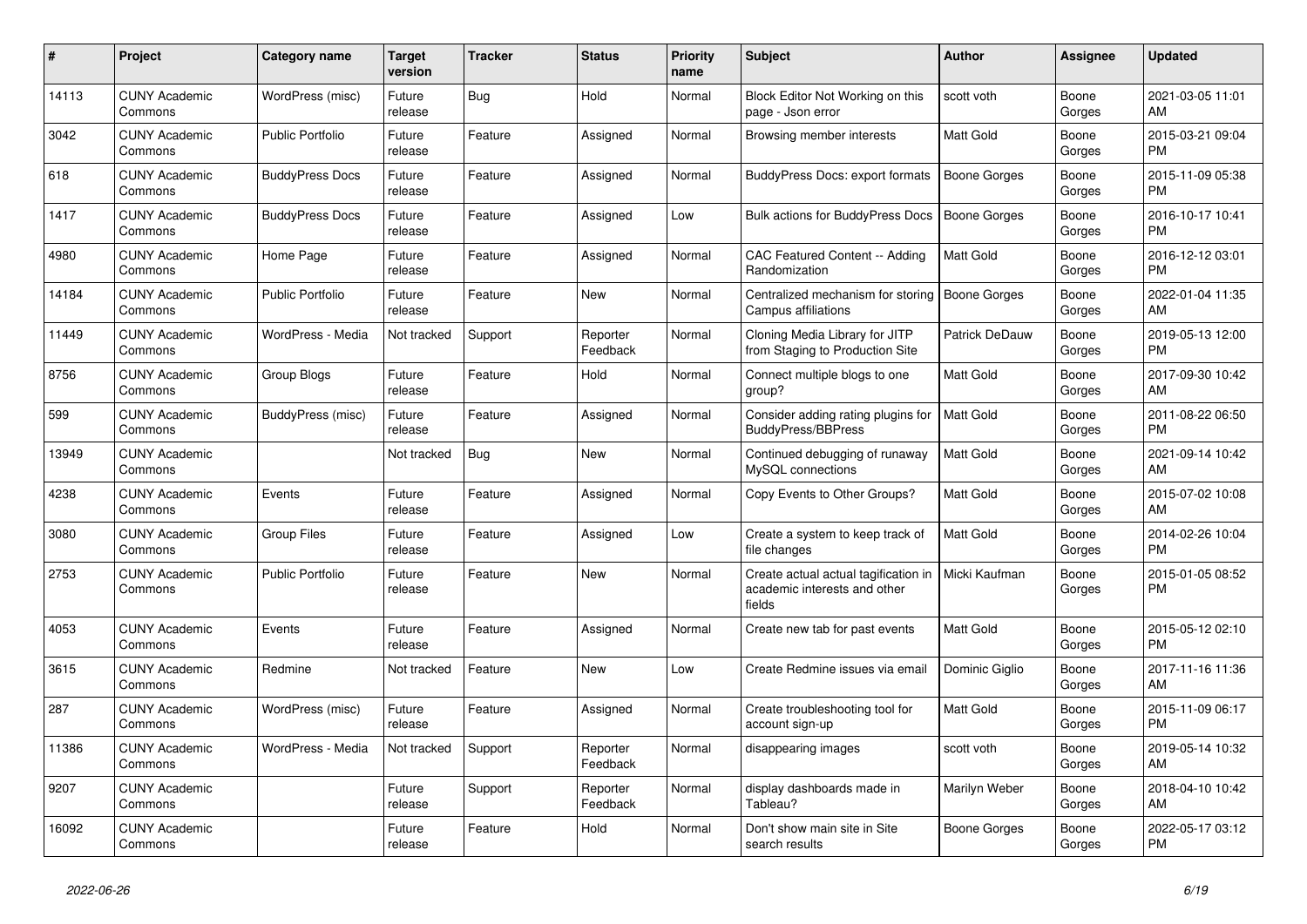| #     | <b>Project</b>                  | <b>Category name</b>       | Target<br>version | <b>Tracker</b> | <b>Status</b>        | <b>Priority</b><br>name | <b>Subject</b>                                                                    | <b>Author</b>       | Assignee        | <b>Updated</b>                |
|-------|---------------------------------|----------------------------|-------------------|----------------|----------------------|-------------------------|-----------------------------------------------------------------------------------|---------------------|-----------------|-------------------------------|
| 14987 | <b>CUNY Academic</b><br>Commons | <b>WordPress Plugins</b>   | Future<br>release | Bug            | <b>New</b>           | Normal                  | Elementor update causes<br>database freeze-up                                     | Boone Gorges        | Boone<br>Gorges | 2021-11-29 12:02<br><b>PM</b> |
| 9289  | <b>CUNY Academic</b><br>Commons | <b>WordPress Plugins</b>   | Future<br>release | <b>Bug</b>     | Reporter<br>Feedback | Normal                  | <b>Email Users Plugin</b>                                                         | Laurie Hurson       | Boone<br>Gorges | 2018-10-24 12:34<br><b>PM</b> |
| 12121 | <b>CUNY Academic</b><br>Commons | <b>WordPress Plugins</b>   | 2.0.2             | Feature        | Reporter<br>Feedback | Normal                  | Embedding H5P Iframes on<br><b>Commons Site</b>                                   | Laurie Hurson       | Boone<br>Gorges | 2022-06-14 11:36<br>AM        |
| 4592  | <b>CUNY Academic</b><br>Commons | Events                     | Future<br>release | Design/UX      | <b>New</b>           | Normal                  | Event Creation - Venue Dropdown<br>Slow                                           | Samantha Raddatz    | Boone<br>Gorges | 2015-09-14 04:56<br><b>PM</b> |
| 5696  | <b>CUNY Academic</b><br>Commons | Events                     | Future<br>release | Feature        | Assigned             | Normal                  | Events Calendar - display options<br>calendar aggregation                         | <b>Matt Gold</b>    | Boone<br>Gorges | 2016-10-13 11:44<br>AM        |
| 500   | <b>CUNY Academic</b><br>Commons | BuddyPress (misc)          | Future<br>release | Feature        | Assigned             | Normal                  | <b>Export Group Data</b>                                                          | Matt Gold           | Boone<br>Gorges | 2010-12-19 12:09<br><b>PM</b> |
| 8835  | <b>CUNY Academic</b><br>Commons | Blogs (BuddyPress)         | Future<br>release | Feature        | <b>New</b>           | Normal                  | Extend cuny.is shortlinks to sites                                                | Luke Waltzer        | Boone<br>Gorges | 2022-04-26 11:59<br>AM        |
| 15210 | <b>CUNY Academic</b><br>Commons | Analytics                  | Not tracked       | Design/UX      | <b>New</b>           | Normal                  | Google Analytics improvements                                                     | Colin McDonald      | Boone<br>Gorges | 2022-05-24 10:47<br>AM        |
| 6014  | <b>CUNY Academic</b><br>Commons | Publicity                  | Future<br>release | Publicity      | Reporter<br>Feedback | Normal                  | Google search listing                                                             | Matt Gold           | Boone<br>Gorges | 2016-09-21 03:48<br><b>PM</b> |
| 4481  | <b>CUNY Academic</b><br>Commons | Events                     | Future<br>release | Feature        | <b>New</b>           | Normal                  | Group admins/mods should have<br>the ability to unlink an event from<br>the group | <b>Boone Gorges</b> | Boone<br>Gorges | 2017-04-24 03:53<br><b>PM</b> |
| 2013  | <b>CUNY Academic</b><br>Commons | <b>Public Portfolio</b>    | Future<br>release | Feature        | Assigned             | Low                     | Have Profile Privacy Options<br>show up only for filled-in fields                 | Matt Gold           | Boone<br>Gorges | 2015-11-09 06:09<br><b>PM</b> |
| 3048  | <b>CUNY Academic</b><br>Commons | <b>Public Portfolio</b>    | Future<br>release | Feature        | <b>New</b>           | Low                     | Images for rich text profile fields                                               | Boone Gorges        | Boone<br>Gorges | 2014-02-19 12:56<br><b>PM</b> |
| 12042 | <b>CUNY Academic</b><br>Commons | <b>Email Notifications</b> | Future<br>release | Feature        | <b>New</b>           | Normal                  | Improved error logging for BPGES<br>send queue                                    | <b>Boone Gorges</b> | Boone<br>Gorges | 2021-11-19 12:25<br><b>PM</b> |
| 12091 | <b>CUNY Academic</b><br>Commons | <b>Group Files</b>         | Future<br>release | Feature        | <b>New</b>           | Normal                  | Improved pre-upload file<br>validation for bp-group-documents                     | Boone Gorges        | Boone<br>Gorges | 2019-11-14 01:21<br><b>PM</b> |
| 4903  | <b>CUNY Academic</b><br>Commons | Events                     | Future<br>release | Design/UX      | Assigned             | Normal                  | Improving visual appearance of<br>event calendars                                 | Matt Gold           | Boone<br>Gorges | 2016-10-13 11:51<br>AM        |
| 435   | <b>CUNY Academic</b><br>Commons | BuddyPress (misc)          | Future<br>release | Feature        | Assigned             | Normal                  | Include Avatar Images in Forum<br><b>Post Notification Emails</b>                 | <b>Matt Gold</b>    | Boone<br>Gorges | 2010-12-08 12:40<br><b>PM</b> |
| 9947  | <b>CUNY Academic</b><br>Commons | <b>WordPress Plugins</b>   | Future<br>release | Feature        | Reporter<br>Feedback | Normal                  | Install H5P quiz plugin                                                           | <b>Matt Gold</b>    | Boone<br>Gorges | 2018-09-11 11:01<br>AM        |
| 3768  | <b>CUNY Academic</b><br>Commons | <b>Public Portfolio</b>    | Future<br>release | Feature        | Assigned             | Normal                  | Institutions/Past positions on<br>public portfolios                               | <b>Matt Gold</b>    | Boone<br>Gorges | 2018-04-23 10:44<br>AM        |
| 13370 | <b>CUNY Academic</b><br>Commons | Group Library              | Future<br>release | Feature        | <b>New</b>           | Normal                  | Library bulk deletion and folder<br>editing                                       | Colin McDonald      | Boone<br>Gorges | 2020-10-13 10:41<br><b>AM</b> |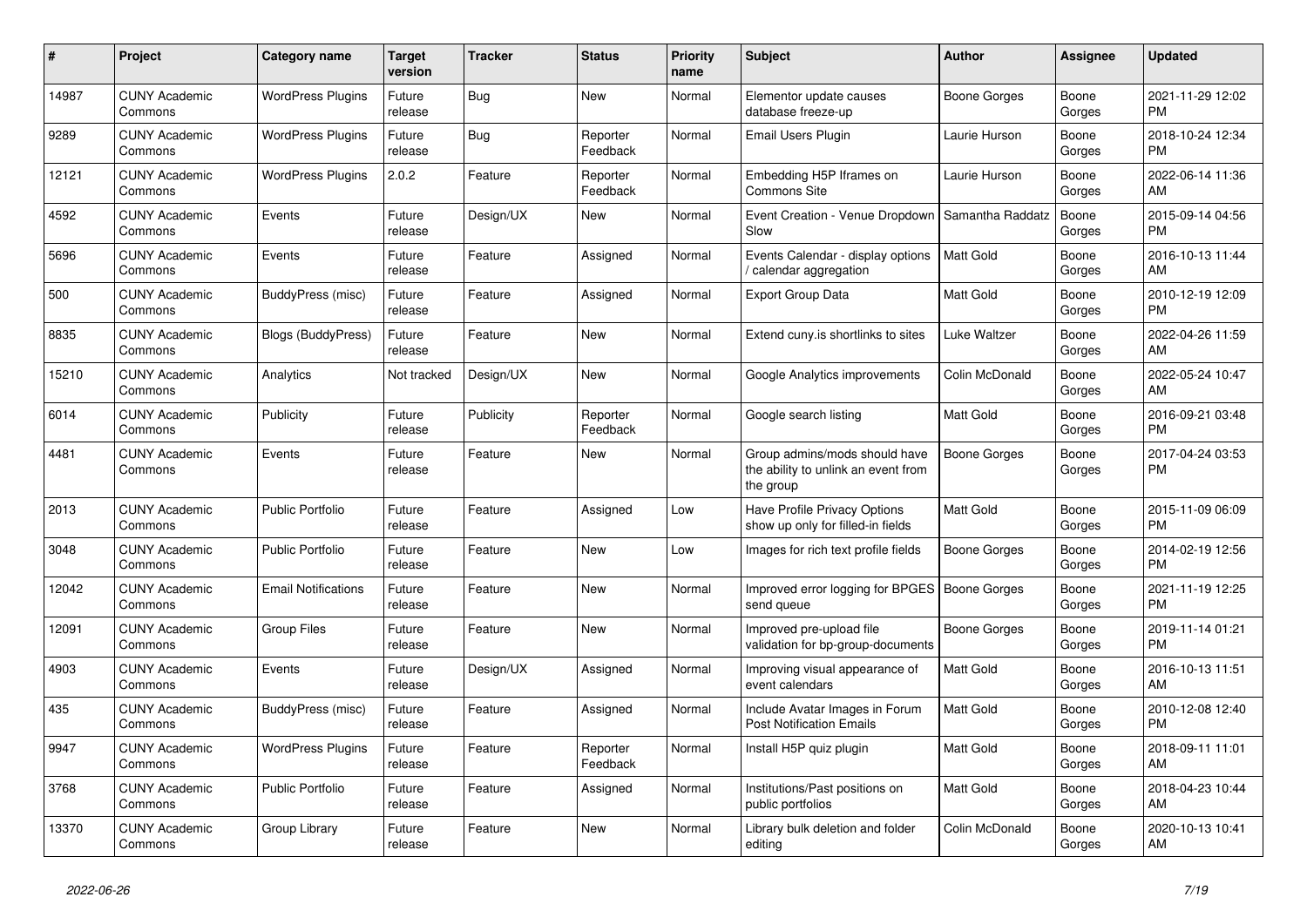| #     | <b>Project</b>                  | Category name            | <b>Target</b><br>version | <b>Tracker</b> | <b>Status</b>        | <b>Priority</b><br>name | <b>Subject</b>                                                                      | <b>Author</b>       | <b>Assignee</b> | <b>Updated</b>                |
|-------|---------------------------------|--------------------------|--------------------------|----------------|----------------------|-------------------------|-------------------------------------------------------------------------------------|---------------------|-----------------|-------------------------------|
| 377   | <b>CUNY Academic</b><br>Commons | BuddyPress (misc)        | Future<br>release        | Feature        | Assigned             | Normal                  | Like buttons                                                                        | <b>Matt Gold</b>    | Boone<br>Gorges | 2010-11-16 05:13<br><b>PM</b> |
| 8900  | <b>CUNY Academic</b><br>Commons | Accessibility            | Future<br>release        | Feature        | Assigned             | Normal                  | Look into tools to enforce<br>accessibility in WP environment                       | <b>Matt Gold</b>    | Boone<br>Gorges | 2022-04-26 11:59<br>AM        |
| 11531 | <b>CUNY Academic</b><br>Commons | Events                   | Future<br>release        | Feature        | <b>New</b>           | Normal                  | Main Events calendar should<br>include non-public events that<br>user has access to | scott voth          | Boone<br>Gorges | 2019-06-11 10:00<br>AM        |
| 1422  | <b>CUNY Academic</b><br>Commons | <b>BuddyPress Docs</b>   | Future<br>release        | Feature        | Assigned             | Normal                  | Make "created Doc" activity icons<br>non-mini                                       | <b>Boone Gorges</b> | Boone<br>Gorges | 2015-11-09 05:48<br><b>PM</b> |
| 6389  | <b>CUNY Academic</b><br>Commons | <b>BuddyPress Docs</b>   | Future<br>release        | Feature        | <b>New</b>           | Low                     | Make Discussion Area Visible<br>When Editing a Doc                                  | Luke Waltzer        | Boone<br>Gorges | 2016-10-21 04:16<br><b>PM</b> |
| 58    | <b>CUNY Academic</b><br>Commons | BuddyPress (misc)        | Future<br>release        | Feature        | Assigned             | Low                     | Make member search sortable by<br>last name                                         | Roberta Brody       | Boone<br>Gorges | 2010-08-26 02:38<br><b>PM</b> |
| 10794 | <b>CUNY Academic</b><br>Commons | Performance              | Not tracked              | <b>Bug</b>     | <b>New</b>           | Normal                  | Memcached connection<br>occasionally breaks                                         | Boone Gorges        | Boone<br>Gorges | 2018-12-06 03:30<br><b>PM</b> |
| 585   | <b>CUNY Academic</b><br>Commons | Group Forums             | Future<br>release        | Feature        | Assigned             | Normal                  | Merge Forum Topics                                                                  | Sarah Morgano       | Boone<br>Gorges | 2011-07-06 04:11<br><b>PM</b> |
| 3580  | <b>CUNY Academic</b><br>Commons | Group Blogs              | Future<br>release        | Feature        | <b>New</b>           | Normal                  | Multiple blogs per group                                                            | Boone Gorges        | Boone<br>Gorges | 2018-02-20 02:02<br><b>PM</b> |
| 3419  | <b>CUNY Academic</b><br>Commons | Group Invitations        | 1.6.14                   | Bug            | Testing<br>Required  | Normal                  | Neatening the display of<br>messages on group requests                              | Matt Gold           | Boone<br>Gorges | 2014-09-01 09:29<br><b>PM</b> |
| 10678 | <b>CUNY Academic</b><br>Commons |                          | Not tracked              | <b>Bug</b>     | Reporter<br>Feedback | High                    | Newsletter Plugin Not Sending<br><b>Out Newsletters</b>                             | Mark Webb           | Boone<br>Gorges | 2019-09-16 09:38<br><b>PM</b> |
| 3002  | <b>CUNY Academic</b><br>Commons | Search                   | Future<br>release        | Feature        | Assigned             | Normal                  | Overhaul CAC search by using<br>external search appliance                           | Boone Gorges        | Boone<br>Gorges | 2020-07-15 03:05<br><b>PM</b> |
| 1562  | <b>CUNY Academic</b><br>Commons | <b>WordPress Plugins</b> | Future<br>release        | Feature        | Assigned             | Low                     | Play with NYT Collaborative<br><b>Authoring Tool</b>                                | Matt Gold           | Boone<br>Gorges | 2015-01-05 08:47<br><b>PM</b> |
| 2325  | <b>CUNY Academic</b><br>Commons | BuddyPress (misc)        | Future<br>release        | Feature        | Assigned             | Low                     | Profile should have separate<br>fields for first/last names                         | local admin         | Boone<br>Gorges | 2015-11-09 06:09<br><b>PM</b> |
| 658   | <b>CUNY Academic</b><br>Commons | <b>WordPress Plugins</b> | Future<br>release        | Feature        | Assigned             | Normal                  | Rebulid Sitewide Tag Suggestion                                                     | <b>Matt Gold</b>    | Boone<br>Gorges | 2015-01-05 08:47<br><b>PM</b> |
| 8836  | <b>CUNY Academic</b><br>Commons | Blogs (BuddyPress)       | Future<br>release        | Feature        | Assigned             | Normal                  | Redesign site launch process                                                        | Matt Gold           | Boone<br>Gorges | 2019-10-03 02:49<br><b>PM</b> |
| 1888  | <b>CUNY Academic</b><br>Commons | Home Page                | Future<br>release        | Feature        | Assigned             | Normal                  | Refactor BP MPO Activity Filter to<br>support proper pagination                     | Sarah Morgano       | Boone<br>Gorges | 2014-05-01 07:11<br><b>PM</b> |
| 15883 | <b>CUNY Academic</b><br>Commons |                          | 2.1.0                    | Feature        | <b>New</b>           | Normal                  | Release BPGES update                                                                | Boone Gorges        | Boone<br>Gorges | 2022-05-26 10:39<br>AM        |
| 16199 | <b>CUNY Academic</b><br>Commons | Directories              | 2.0.2                    | Bug            | <b>New</b>           | Normal                  | Removed "Semester" Filter from<br><b>Courses Directory</b>                          | Laurie Hurson       | Boone<br>Gorges | 2022-06-14 11:36<br>AM        |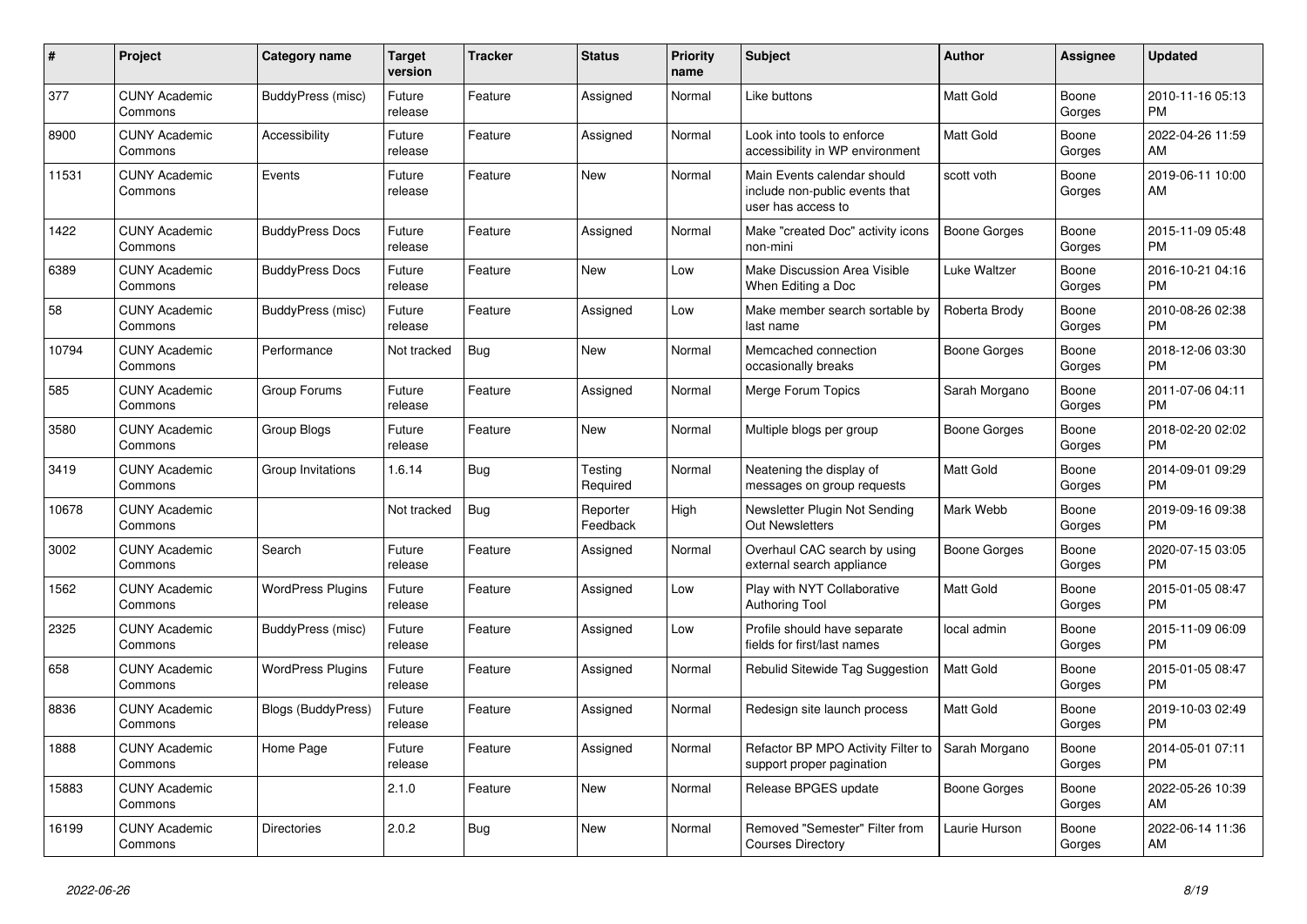| #     | Project                         | <b>Category name</b>           | <b>Target</b><br>version | <b>Tracker</b> | <b>Status</b>        | <b>Priority</b><br>name | <b>Subject</b>                                                                            | Author                  | <b>Assignee</b> | <b>Updated</b>                |
|-------|---------------------------------|--------------------------------|--------------------------|----------------|----------------------|-------------------------|-------------------------------------------------------------------------------------------|-------------------------|-----------------|-------------------------------|
| 11496 | <b>CUNY Academic</b><br>Commons | <b>Public Portfolio</b>        | 1.15.2                   | Support        | <b>New</b>           | Normal                  | Replace Twitter Icon on Member<br>Portfolio page                                          | scott voth              | Boone<br>Gorges | 2019-06-06 01:03<br><b>PM</b> |
| 9979  | <b>CUNY Academic</b><br>Commons | <b>Email Notifications</b>     | Not tracked              | Bug            | Reporter<br>Feedback | Normal                  | Reports of slow email activation<br>emails                                                | <b>Matt Gold</b>        | Boone<br>Gorges | 2018-08-29 09:40<br><b>PM</b> |
| 3475  | <b>CUNY Academic</b><br>Commons | Events                         | Future<br>release        | Feature        | Assigned             | Normal                  | Request to add plugin to<br>streamline room<br>booking/appointment booking                | Naomi Barrettara        | Boone<br>Gorges | 2014-12-01 05:14<br><b>PM</b> |
| 2610  | <b>CUNY Academic</b><br>Commons | Group Invitations              | Future<br>release        | Feature        | Assigned             | Low                     | Request: Custom invitation<br>message to group invites                                    | local admin             | Boone<br>Gorges | 2015-11-09 06:13<br><b>PM</b> |
| 15604 | <b>CUNY Academic</b><br>Commons | <b>Email Notifications</b>     | Future<br>release        | Feature        | Assigned             | Normal                  | <b>Restructure Commons Group</b><br><b>Digest Email Messages</b>                          | <b>Matt Gold</b>        | Boone<br>Gorges | 2022-05-26 10:45<br>AM        |
| 3759  | <b>CUNY Academic</b><br>Commons | WordPress (misc)               | Future<br>release        | Feature        | Assigned             | Normal                  | Review Interface for Adding Users   Matt Gold<br>to Blogs                                 |                         | Boone<br>Gorges | 2015-03-24 05:52<br><b>PM</b> |
| 3230  | <b>CUNY Academic</b><br>Commons | Internal Tools and<br>Workflow | Not tracked              | Feature        | Assigned             | High                    | Scripts for quicker<br>provisioning/updating of<br>development environments               | Boone Gorges            | Boone<br>Gorges | 2016-01-26 04:54<br><b>PM</b> |
| 5052  | <b>CUNY Academic</b><br>Commons | Social Paper                   | Future<br>release        | Feature        | <b>New</b>           | Low                     | Sentence by sentence or line by<br>line comments (SP suggestion #3)                       | Marilyn Weber           | Boone<br>Gorges | 2016-02-11 10:24<br><b>PM</b> |
| 1508  | <b>CUNY Academic</b><br>Commons | WordPress (misc)               | Future<br>release        | Feature        | Assigned             | Normal                  | Share login cookies across<br>mapped domains                                              | <b>Boone Gorges</b>     | Boone<br>Gorges | 2012-07-02 12:12<br><b>PM</b> |
| 12438 | <b>CUNY Academic</b><br>Commons | Courses                        | Not tracked              | <b>Bug</b>     | <b>New</b>           | Normal                  | Site appearing twice                                                                      | Laurie Hurson           | Boone<br>Gorges | 2020-02-18 01:34<br><b>PM</b> |
| 15767 | <b>CUNY Academic</b><br>Commons | WordPress (misc)               |                          | Support        | New                  | Normal                  | Site loading slowly                                                                       | scott voth              | Boone<br>Gorges | 2022-04-04 08:56<br><b>PM</b> |
| 7022  | <b>CUNY Academic</b><br>Commons | Announcements                  | Future<br>release        | <b>Bug</b>     | <b>New</b>           | Normal                  | Sitewide announcements should<br>be displayed on, and dismissable<br>from, mapped domains | <b>Boone Gorges</b>     | Boone<br>Gorges | 2018-03-22 10:18<br>AM        |
| 15242 | <b>CUNY Academic</b><br>Commons | Performance                    | Not tracked              | <b>Bug</b>     | Reporter<br>Feedback | Normal                  | Slugist site                                                                              | Raffi<br>Khatchadourian | Boone<br>Gorges | 2022-02-07 11:14<br>AM        |
| 7981  | <b>CUNY Academic</b><br>Commons | Social Paper                   | Future<br>release        | Bug            | New                  | Normal                  | Social Paper comments should<br>not go to spam                                            | Luke Waltzer            | Boone<br>Gorges | 2018-04-16 03:52<br><b>PM</b> |
| 7663  | <b>CUNY Academic</b><br>Commons | Social Paper                   | Future<br>release        | Bug            | <b>New</b>           | Normal                  | Social Paper notifications not<br>formatted correctly on secondary<br>sites               | Boone Gorges            | Boone<br>Gorges | 2018-04-16 03:52<br><b>PM</b> |
| 1744  | <b>CUNY Academic</b><br>Commons | <b>BuddyPress Docs</b>         | Future<br>release        | Feature        | Assigned             | Normal                  | Spreadsheet-style Docs                                                                    | Boone Gorges            | Boone<br>Gorges | 2015-11-09 06:13<br><b>PM</b> |
| 14908 | <b>CUNY Academic</b><br>Commons | Performance                    |                          | <b>Bug</b>     | New                  | Normal                  | Stale object cache on cdev                                                                | Raymond Hoh             | Boone<br>Gorges | 2021-12-07 09:45<br>AM        |
| 9515  | <b>CUNY Academic</b><br>Commons | <b>WordPress Plugins</b>       | Not tracked              | Bug            | Reporter<br>Feedback | Normal                  | Text to Speech plugin - "More<br>Slowly" checkbox not working                             | scott voth              | Boone<br>Gorges | 2018-06-13 02:26<br>PM        |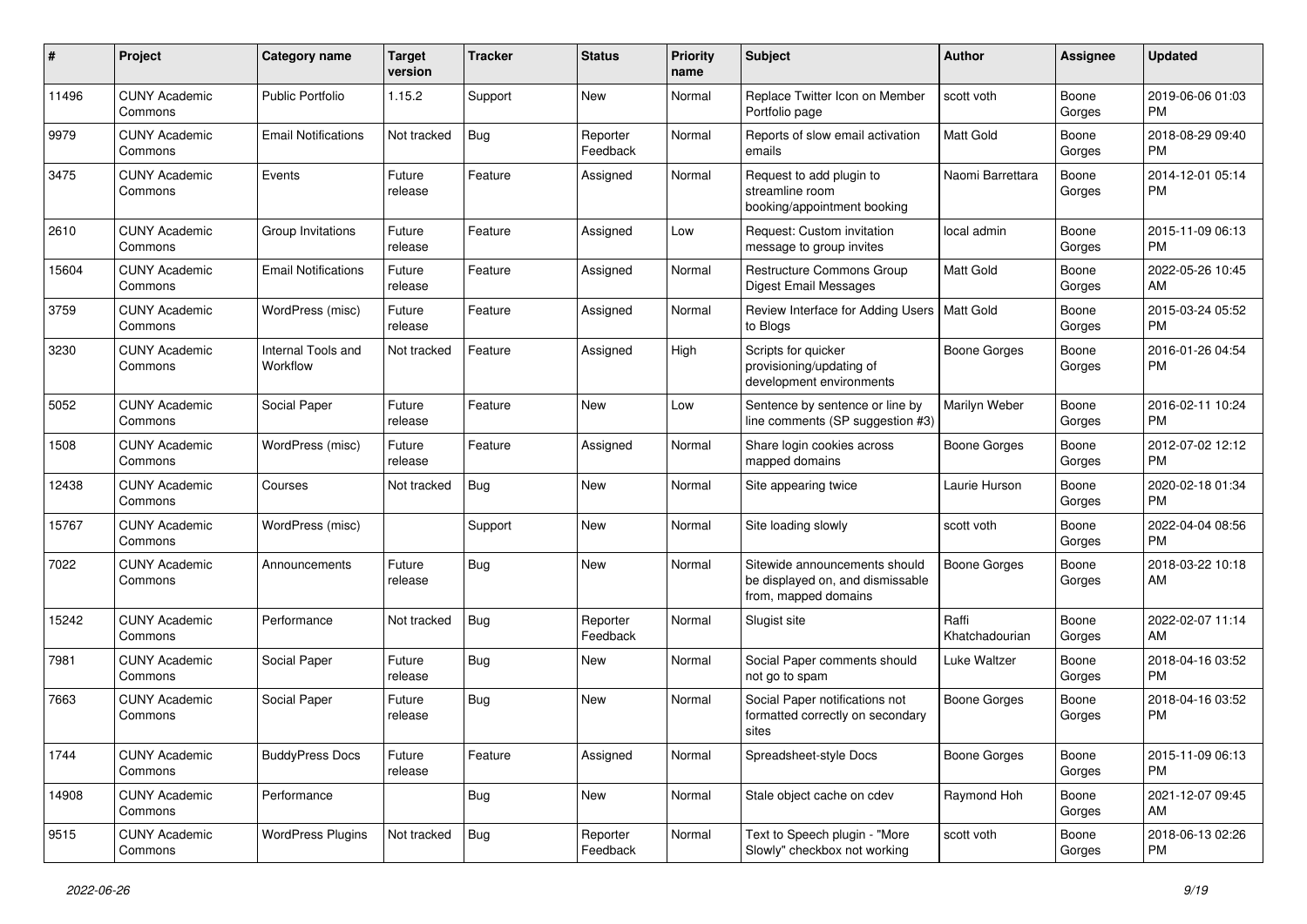| $\pmb{\#}$ | <b>Project</b>                  | Category name           | <b>Target</b><br>version | <b>Tracker</b> | <b>Status</b>        | <b>Priority</b><br>name | <b>Subject</b>                                                         | <b>Author</b>         | <b>Assignee</b> | <b>Updated</b>                |
|------------|---------------------------------|-------------------------|--------------------------|----------------|----------------------|-------------------------|------------------------------------------------------------------------|-----------------------|-----------------|-------------------------------|
| 8901       | <b>CUNY Academic</b><br>Commons | Accessibility           | Future<br>release        | Feature        | Assigned             | Normal                  | Theme analysis for accessibility                                       | <b>Matt Gold</b>      | Boone<br>Gorges | 2022-04-26 11:59<br>AM        |
| 519        | <b>CUNY Academic</b><br>Commons | <b>BuddyPress Docs</b>  | Future<br>release        | Feature        | Assigned             | Low                     | TOC for individual docs - for new<br>BP "wiki-like" plugin             | scott voth            | Boone<br>Gorges | 2015-11-09 05:54<br><b>PM</b> |
| 9926       | <b>CUNY Academic</b><br>Commons | WordPress Plugins       | Future<br>release        | Bug            | <b>New</b>           | Normal                  | twitter-mentions-as-comments<br>cron jobs can run long                 | Boone Gorges          | Boone<br>Gorges | 2018-10-24 12:34<br><b>PM</b> |
| 1460       | <b>CUNY Academic</b><br>Commons | Analytics               | Future<br>release        | Feature        | Assigned             | Normal                  | <b>Update System Report</b>                                            | <b>Brian Foote</b>    | Boone<br>Gorges | 2015-11-09 06:13<br><b>PM</b> |
| 10368      | <b>CUNY Academic</b><br>Commons |                         | Future<br>release        | Feature        | Assigned             | Normal                  | Use ORCID data to populate<br>academic profile page                    | Stephen Francoeur     | Boone<br>Gorges | 2018-09-25 01:53<br><b>PM</b> |
| 10040      | <b>CUNY Academic</b><br>Commons | WordPress (misc)        | Not tracked              | Bug            | Reporter<br>Feedback | Normal                  | User doesn't see full list of themes   Matt Gold                       |                       | Boone<br>Gorges | 2018-07-25 10:12<br>AM        |
| 9941       | <b>CUNY Academic</b><br>Commons | Wiki                    | Not tracked              | Support        | Assigned             | Normal                  | Wiki functionality                                                     | Matt Gold             | Boone<br>Gorges | 2018-06-26 10:57<br>AM        |
| 14483      | <b>CUNY Academic</b><br>Commons | WordPress - Media       | Not tracked              | <b>Bug</b>     | Reporter<br>Feedback | Normal                  | Wordpress PDF Embed Stopped<br>Working after JITP Media Clone          | <b>Patrick DeDauw</b> | Boone<br>Gorges | 2021-05-20 01:51<br>PM        |
| 5234       | <b>CUNY Academic</b><br>Commons | Membership              | Future<br>release        | Feature        | Assigned             | Normal                  | Write Unconfirmed patch for WP                                         | <b>Boone Gorges</b>   | Boone<br>Gorges | 2016-10-24 11:18<br>AM        |
| 3330       | <b>CUNY Academic</b><br>Commons | My Commons              | Future<br>release        | Feature        | Assigned             | Normal                  | 'Commons Information" tool                                             | <b>Boone Gorges</b>   | Chris Stein     | 2014-09-22 08:46<br><b>PM</b> |
| 5827       | <b>CUNY Academic</b><br>Commons | <b>Public Portfolio</b> | Future<br>release        | <b>Bug</b>     | Assigned             | Normal                  | Academic Interests square<br>bracket links not working                 | scott voth            | Chris Stein     | 2016-08-11 11:59<br><b>PM</b> |
| 3354       | <b>CUNY Academic</b><br>Commons | <b>Group Files</b>      | Future<br>release        | Feature        | Assigned             | Low                     | Allow Group Download of Multiple<br><b>Selected Files</b>              | Matt Gold             | Chris Stein     | 2014-08-01 08:50<br>AM        |
| 365        | <b>CUNY Academic</b><br>Commons | WordPress (misc)        | Future<br>release        | Feature        | Assigned             | Normal                  | <b>Create Mouseover Tooltips</b><br>throughout Site                    | <b>Matt Gold</b>      | Chris Stein     | 2015-11-09 06:18<br><b>PM</b> |
| 2754       | <b>CUNY Academic</b><br>Commons | Design                  | Future<br>release        | Feature        | Assigned             | Normal                  | Determine strategy for CAC logo<br>handling in top header              | Micki Kaufman         | Chris Stein     | 2015-01-05 08:53<br><b>PM</b> |
| 3059       | <b>CUNY Academic</b><br>Commons | Group Forums            | Future<br>release        | Design/UX      | <b>New</b>           | Normal                  | Forum Post Permissable Content<br><b>Explanatory Text</b>              | Chris Stein           | Chris Stein     | 2015-04-02 11:27<br>AM        |
| 1544       | <b>CUNY Academic</b><br>Commons | Groups (misc)           | Future<br>release        | Feature        | Reporter<br>Feedback | Normal                  | Group Filtering and Sorting                                            | <b>Matt Gold</b>      | Chris Stein     | 2019-03-01 02:25<br><b>PM</b> |
| 2832       | <b>CUNY Academic</b><br>Commons | <b>Public Portfolio</b> | Future<br>release        | Feature        | Assigned             | Normal                  | Improve interface for (not)<br>auto-linking profile fields             | Boone Gorges          | Chris Stein     | 2015-01-05 08:52<br><b>PM</b> |
| 3770       | <b>CUNY Academic</b><br>Commons | Public Portfolio        | Future<br>release        | Feature        | Assigned             | Normal                  | Improve Layout/Formatting of<br>Positions Area on Public<br>Portfolios | <b>Matt Gold</b>      | Chris Stein     | 2015-04-01 09:17<br><b>PM</b> |
| 10354      | <b>CUNY Academic</b><br>Commons | <b>Public Portfolio</b> | Future<br>release        | Feature        | <b>New</b>           | Normal                  | Opt out of Having a Profile Page                                       | scott voth            | Chris Stein     | 2020-05-12 10:43<br>AM        |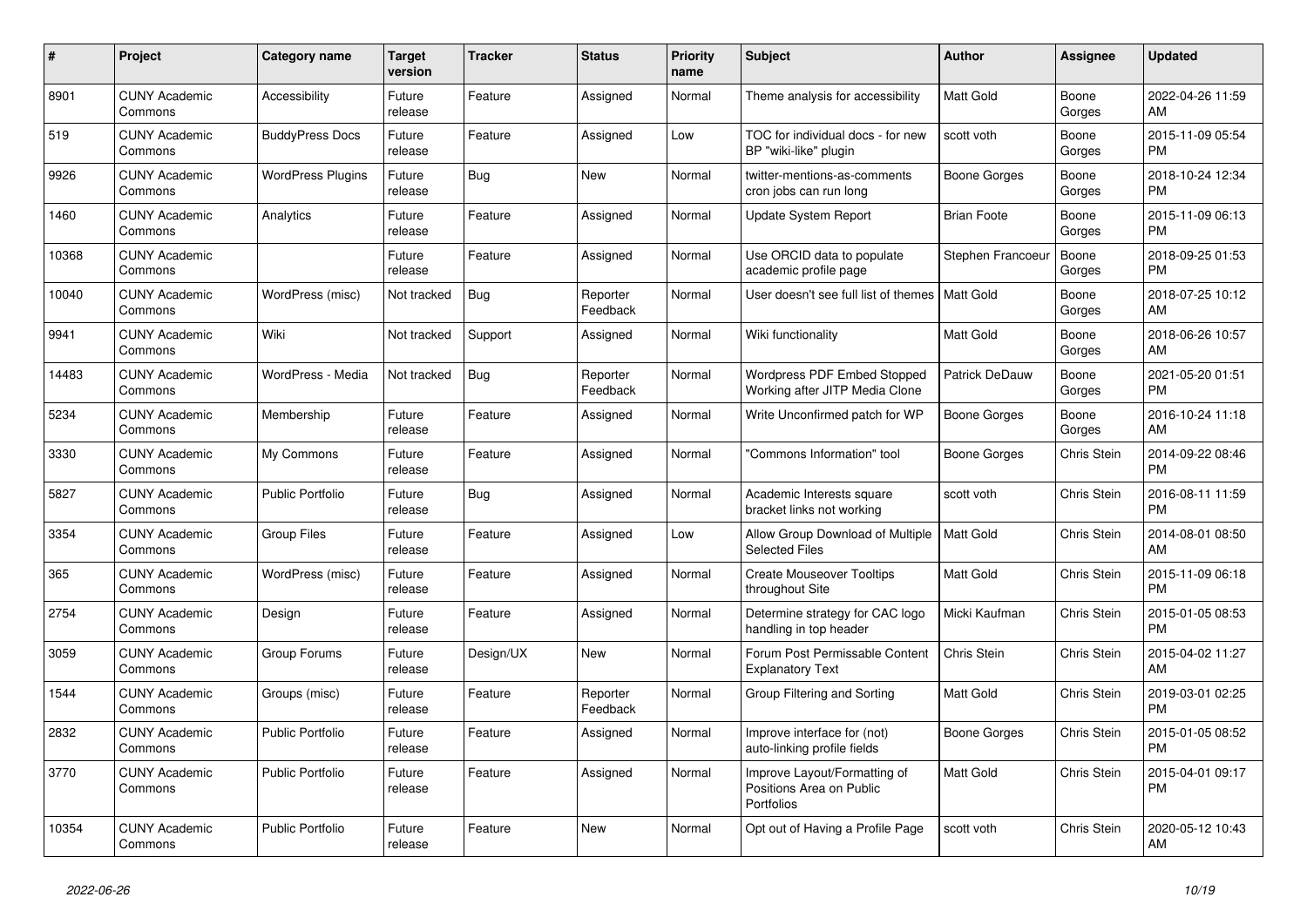| $\#$  | Project                         | Category name                  | <b>Target</b><br>version | <b>Tracker</b> | <b>Status</b>        | <b>Priority</b><br>name | <b>Subject</b>                                                               | <b>Author</b>        | Assignee            | <b>Updated</b>                |
|-------|---------------------------------|--------------------------------|--------------------------|----------------|----------------------|-------------------------|------------------------------------------------------------------------------|----------------------|---------------------|-------------------------------|
| 2881  | <b>CUNY Academic</b><br>Commons | <b>Public Portfolio</b>        | Future<br>release        | Feature        | Assigned             | Normal                  | Redesign the UX for Profiles                                                 | Chris Stein          | Chris Stein         | 2016-10-13 12:45<br><b>PM</b> |
| 860   | <b>CUNY Academic</b><br>Commons | Design                         | Future<br>release        | Design/UX      | Assigned             | Normal                  | <b>Standardize Button Treatment</b><br>Across the Commons                    | Chris Stein          | Chris Stein         | 2014-05-01 09:45<br>AM        |
| 9028  | <b>CUNY Academic</b><br>Commons | Onboarding                     | Future<br>release        | Feature        | Assigned             | Normal                  | suggest groups to new members<br>during the registration process             | Matt Gold            | Chris Stein         | 2018-10-24 12:34<br><b>PM</b> |
| 8078  | <b>CUNY Academic</b><br>Commons | <b>WordPress Plugins</b>       | Future<br>release        | System Upgrade | Assigned             | Normal                  | <b>CommentPress Updates</b>                                                  | Margaret Galvan      | Christian<br>Wach   | 2017-05-08 03:49<br><b>PM</b> |
| 13199 | <b>CUNY Academic</b><br>Commons | Group Forums                   | Future<br>release        | Feature        | <b>New</b>           | Normal                  | <b>Favoring Groups over bbPress</b><br>plugin                                | Colin McDonald       | Colin<br>McDonald   | 2021-11-19 12:28<br><b>PM</b> |
| 4438  | <b>CUNY Academic</b><br>Commons | Events                         | Future<br>release        | Bug            | Assigned             | Normal                  | Events Calendar - Export<br><b>Recurring Events</b>                          | scott voth           | Daniel Jones        | 2016-05-23 04:25<br><b>PM</b> |
| 5268  | <b>CUNY Academic</b><br>Commons | Group Forums                   | Future<br>release        | <b>Bug</b>     | Assigned             | Normal                  | Long-time to post to multiple<br>groups                                      | Luke Waltzer         | Daniel Jones        | 2016-09-07 06:31<br><b>PM</b> |
| 2167  | <b>CUNY Academic</b><br>Commons | WordPress (misc)               | Future<br>release        | Bug            | Assigned             | Normal                  | <b>CAC-Livestream Plugin Issues</b>                                          | <b>Michael Smith</b> | Dominic<br>Giglio   | 2015-01-02 03:06<br><b>PM</b> |
| 940   | <b>CUNY Academic</b><br>Commons | Redmine                        | Future<br>release        | Feature        | Assigned             | Low                     | Communication with users after<br>releases                                   | Matt Gold            | Dominic<br>Giglio   | 2012-09-09 04:36<br><b>PM</b> |
| 412   | <b>CUNY Academic</b><br>Commons | <b>WordPress Themes</b>        | Future<br>release        | Feature        | Assigned             | Normal                  | <b>Featured Themes</b>                                                       | Matt Gold            | Dominic<br>Giglio   | 2015-01-05 08:44<br><b>PM</b> |
| 1983  | <b>CUNY Academic</b><br>Commons | Home Page                      | Future<br>release        | Feature        | Assigned             | Low                     | Media Library integration with<br><b>Featured Content plugin</b>             | Boone Gorges         | Dominic<br>Giglio   | 2014-03-17 10:34<br>AM        |
| 9835  | <b>CUNY Academic</b><br>Commons | Group Forums                   | Future<br>release        | Bug            | Assigned             | Normal                  | add a "like" function?                                                       | Marilyn Weber        | <b>Erik Trainer</b> | 2018-06-05 01:49<br><b>PM</b> |
| 13331 | <b>CUNY Academic</b><br>Commons | Site cloning                   | Future<br>release        | Bug            | <b>New</b>           | Normal                  | Combine Site Template and<br>Clone operations                                | <b>Boone Gorges</b>  | Jeremy Felt         | 2021-11-19 12:39<br><b>PM</b> |
| 13891 | <b>CUNY Academic</b><br>Commons | Internal Tools and<br>Workflow | 2.1.0                    | Feature        | <b>New</b>           | Normal                  | Migrate automated linting to<br>GitHub Actions                               | Boone Gorges         | Jeremy Felt         | 2022-05-26 10:45<br>AM        |
| 15194 | <b>CUNY Academic</b><br>Commons | Internal Tools and<br>Workflow | 2.1.0                    | Feature        | <b>New</b>           | Normal                  | PHPCS sniff for un-restored<br>switch_to_blog() calls                        | Boone Gorges         | Jeremy Felt         | 2022-05-26 10:45<br>AM        |
| 8666  | <b>CUNY Academic</b><br>Commons | Teaching                       | Not tracked              | Documentation  | Assigned             | Normal                  | Create Teaching on the<br>Commons Resource Page                              | Matt Gold            | Laurie Hurson       | 2019-09-23 03:16<br><b>PM</b> |
| 11879 | <b>CUNY Academic</b><br>Commons |                                | Not tracked              | <b>Bug</b>     | <b>New</b>           | Normal                  | Hypothesis comments appearing<br>on multiple, different pdfs across<br>blogs | Laurie Hurson        | Laurie Hurson       | 2019-09-19 02:39<br><b>PM</b> |
| 14475 | <b>CUNY Academic</b><br>Commons |                                | Not tracked              | Publicity      | <b>New</b>           | Normal                  | <b>OER Showcase Page</b>                                                     | Laurie Hurson        | Laurie Hurson       | 2021-09-14 10:46<br>AM        |
| 12446 | <b>CUNY Academic</b><br>Commons | Groups (misc)                  | Future<br>release        | Feature        | Reporter<br>Feedback | Normal                  | Toggle default site to group forum<br>posting                                | Laurie Hurson        | Laurie Hurson       | 2020-03-10 11:57<br>AM        |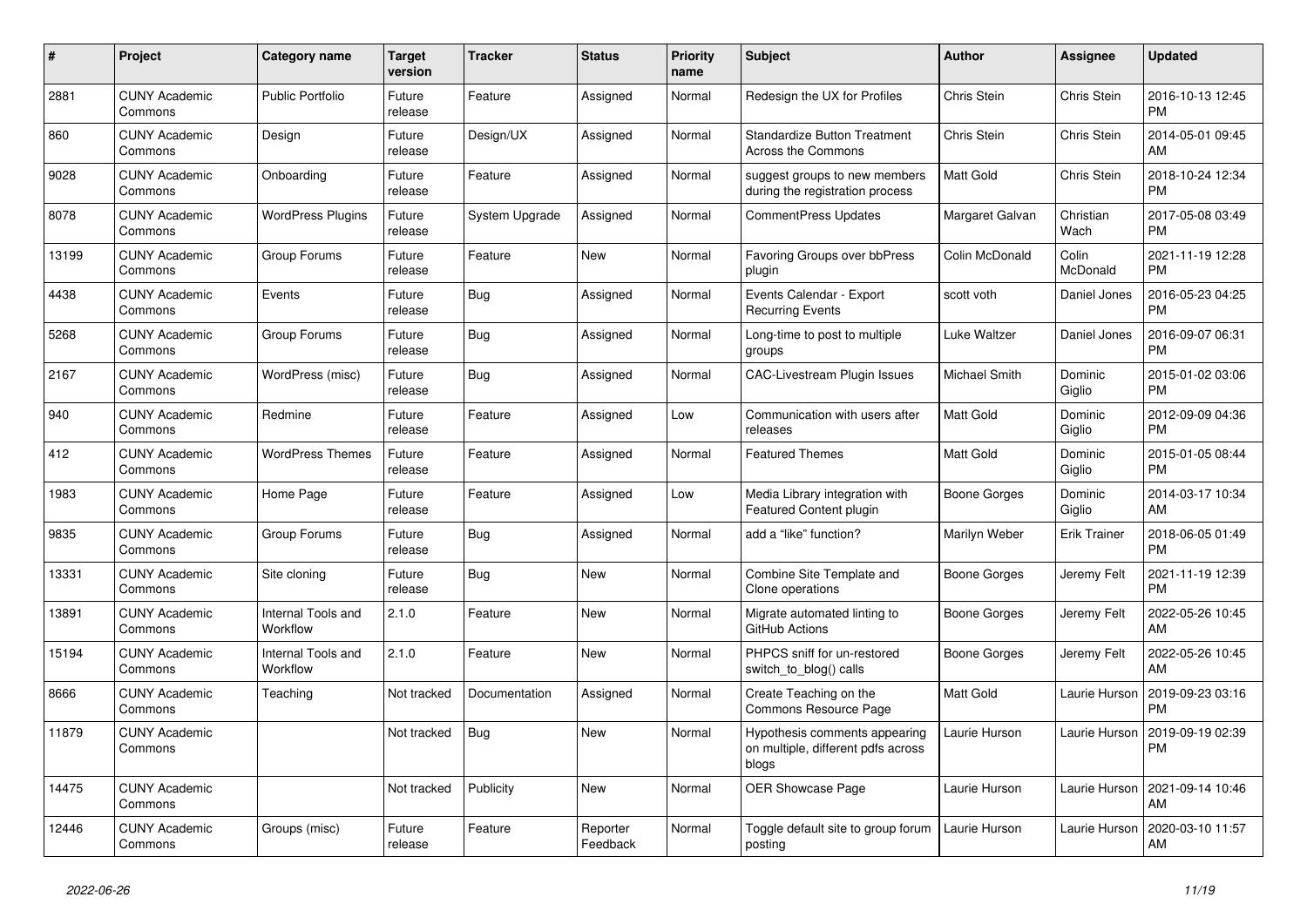| $\#$  | Project                         | Category name            | <b>Target</b><br>version | <b>Tracker</b> | <b>Status</b>        | <b>Priority</b><br>name | <b>Subject</b>                                                                        | <b>Author</b>           | Assignee           | <b>Updated</b>                |
|-------|---------------------------------|--------------------------|--------------------------|----------------|----------------------|-------------------------|---------------------------------------------------------------------------------------|-------------------------|--------------------|-------------------------------|
| 11517 | <b>CUNY Academic</b><br>Commons |                          | Not tracked              | Feature        | Assigned             | Normal                  | wp-accessibility plugin should not<br>strip 'target=" blank" by default               | <b>Boone Gorges</b>     | Laurie Hurson      | 2019-09-24 09:57<br>AM        |
| 5955  | <b>CUNY Academic</b><br>Commons | Outreach                 | Future<br>release        | Feature        | Assigned             | Normal                  | Create auto-newsletter for<br>commons members                                         | Matt Gold               | Luke Waltzer       | 2016-08-30 10:34<br>AM        |
| 6078  | <b>CUNY Academic</b><br>Commons | Blogs (BuddyPress)       | Future<br>release        | Feature        | New                  | Normal                  | <b>Explore Adding Network Blog</b><br>Metadata Plugin                                 | Luke Waltzer            | Luke Waltzer       | 2016-10-11 10:29<br><b>PM</b> |
| 2666  | <b>CUNY Academic</b><br>Commons | About page               | Not tracked              | Documentation  | Assigned             | Normal                  | <b>Update About Text</b>                                                              | Chris Stein             | Luke Waltzer       | 2016-03-04 11:19<br>AM        |
| 6298  | <b>CUNY Academic</b><br>Commons | User Experience          | Not tracked              | Design/UX      | Assigned             | Normal                  | Examine data from survey                                                              | Matt Gold               | Margaret<br>Galvan | 2016-10-14 12:16<br><b>PM</b> |
| 7828  | <b>CUNY Academic</b><br>Commons |                          | Not tracked              | Feature        | Assigned             | Normal                  | Theme Assessment 2017                                                                 | Margaret Galvan         | Margaret<br>Galvan | 2017-05-02 10:41<br><b>PM</b> |
| 8211  | <b>CUNY Academic</b><br>Commons | <b>WordPress Themes</b>  | Future<br>release        | Feature        | <b>New</b>           | Normal                  | Theme Suggestions: Material<br>Design-Inspired Themes                                 | Margaret Galvan         | Margaret<br>Galvan | 2017-08-07 02:48<br><b>PM</b> |
| 12392 | <b>CUNY Academic</b><br>Commons | Help/Codex               | Not tracked              | Documentation  | <b>New</b>           | Normal                  | <b>Updates to Common Commons</b><br>Questions on Help Page                            | scott voth              | Margaret<br>Galvan | 2020-02-11 10:53<br>AM        |
| 3509  | <b>CUNY Academic</b><br>Commons | Publicity                | 1.7                      | Publicity      | <b>New</b>           | Normal                  | Create 1.7 digital signage imagery                                                    | Micki Kaufman           | Marilyn<br>Weber   | 2014-10-01 12:40<br><b>PM</b> |
| 8837  | <b>CUNY Academic</b><br>Commons |                          | Not tracked              | Feature        | Assigned             | Normal                  | Create a form to request info from<br>people requesting premium<br>themes and plugins | <b>Matt Gold</b>        | Marilyn<br>Weber   | 2017-11-14 03:35<br><b>PM</b> |
| 12382 | <b>CUNY Academic</b><br>Commons | Membership               | Not tracked              | Support        | <b>New</b>           | Normal                  | Email request change                                                                  | Marilyn Weber           | Marilyn<br>Weber   | 2020-02-06 12:56<br><b>PM</b> |
| 9420  | <b>CUNY Academic</b><br>Commons | cuny.is                  | Not tracked              | Feature        | <b>New</b>           | Normal                  | Request for http://cuny.is/streams                                                    | Raffi<br>Khatchadourian | Marilyn<br>Weber   | 2018-04-02 10:08<br>AM        |
| 4225  | <b>CUNY Academic</b><br>Commons | DiRT Integration         | Future<br>release        | Design/UX      | <b>New</b>           | Normal                  | Add information to DIRT page (in<br>Create a Group)                                   | Samantha Raddatz        | Matt Gold          | 2015-06-26 03:14<br><b>PM</b> |
| 3657  | <b>CUNY Academic</b><br>Commons | WordPress (misc)         | Not tracked              | Feature        | <b>New</b>           | Normal                  | Create alert for GC email<br>addresses                                                | Matt Gold               | Matt Gold          | 2016-04-14 11:29<br><b>PM</b> |
| 11493 | <b>CUNY Academic</b><br>Commons | Domain Mapping           | Not tracked              | Support        | Reporter<br>Feedback | Normal                  | Domain Mapping Request - Talia<br>Schaffer                                            | scott voth              | Matt Gold          | 2019-08-06 08:39<br>AM        |
| 9015  | <b>CUNY Academic</b><br>Commons | Groups (misc)            | Not tracked              | Outreach       | Assigned             | Normal                  | Email group admins the email<br>addresses of their groups                             | Matt Gold               | <b>Matt Gold</b>   | 2018-01-02 09:54<br>AM        |
| 8498  | <b>CUNY Academic</b><br>Commons | <b>WordPress Plugins</b> | Future<br>release        | Feature        | <b>New</b>           | Low                     | <b>Gravity Forms Email Users</b>                                                      | Raffi<br>Khatchadourian | Matt Gold          | 2017-10-13 12:58<br><b>PM</b> |
| 370   | <b>CUNY Academic</b><br>Commons | Registration             | Future<br>release        | Feature        | Assigned             | High                    | <b>Guest Accounts</b>                                                                 | Matt Gold               | Matt Gold          | 2015-04-09 09:33<br><b>PM</b> |
| 10839 | <b>CUNY Academic</b><br>Commons | About page               | Not tracked              | Support        | <b>New</b>           | Normal                  | <b>Mission Statement Needs</b><br>Revision                                            | scott voth              | Matt Gold          | 2018-12-26 10:58<br>AM        |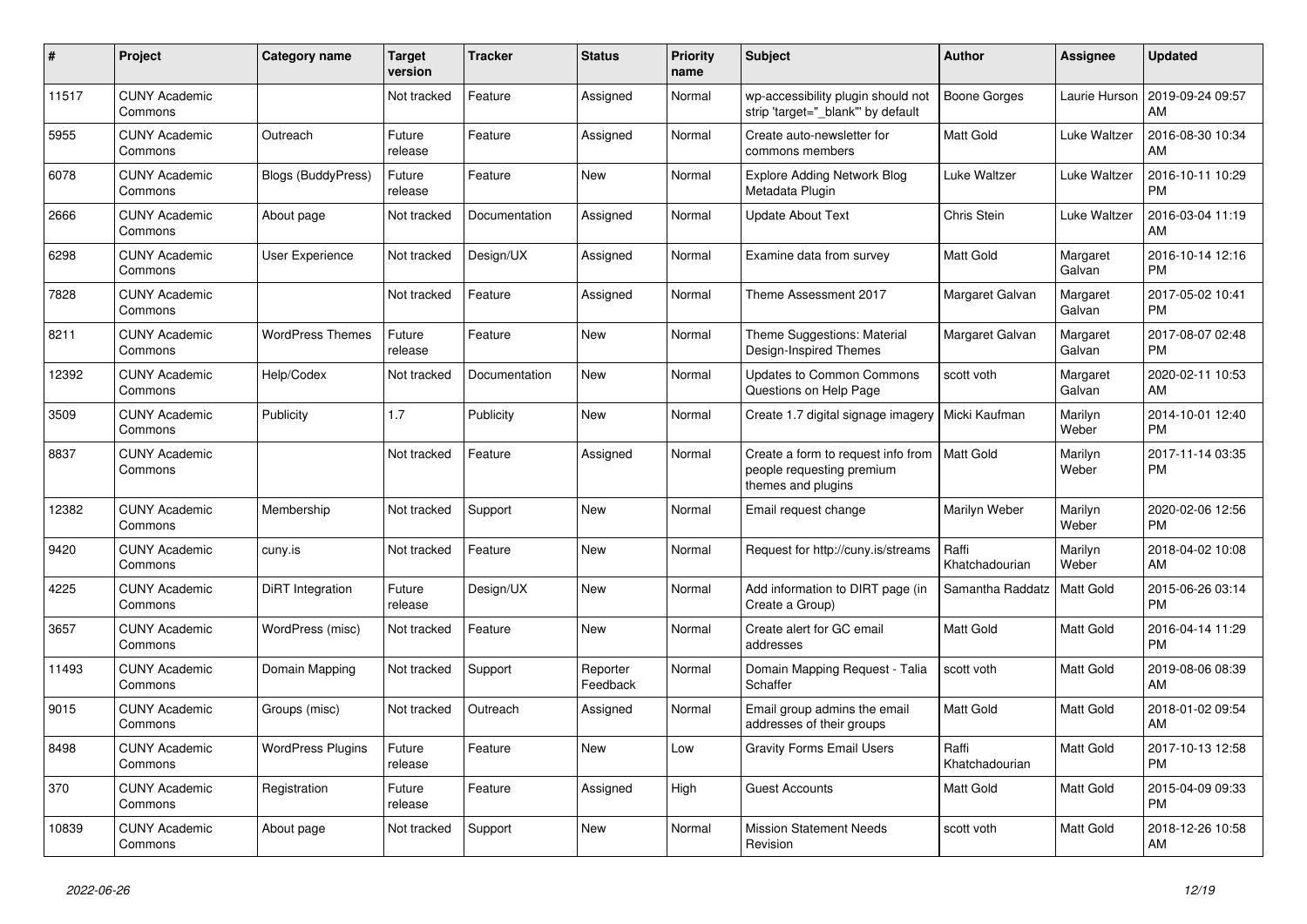| #     | Project                         | <b>Category name</b>     | <b>Target</b><br>version | <b>Tracker</b> | <b>Status</b>                       | <b>Priority</b><br>name | <b>Subject</b>                                                                       | <b>Author</b>    | <b>Assignee</b>    | <b>Updated</b>                |
|-------|---------------------------------|--------------------------|--------------------------|----------------|-------------------------------------|-------------------------|--------------------------------------------------------------------------------------|------------------|--------------------|-------------------------------|
| 4972  | <b>CUNY Academic</b><br>Commons | Analytics                | Not tracked              | <b>Bug</b>     | <b>New</b>                          | Normal                  | <b>Newsletter Analytics</b>                                                          | Stephen Real     | Matt Gold          | 2015-12-09 12:54<br><b>PM</b> |
| 8607  | <b>CUNY Academic</b><br>Commons |                          | Not tracked              | Support        | <b>New</b>                          | Normal                  | Paypal?                                                                              | Marilyn Weber    | Matt Gold          | 2018-05-15 01:37<br><b>PM</b> |
| 12484 | <b>CUNY Academic</b><br>Commons |                          | Not tracked              | Support        | Reporter<br>Feedback                | Normal                  | Sign up Code for COIL Course<br>starting in March                                    | Laurie Hurson    | Matt Gold          | 2020-03-02 02:26<br><b>PM</b> |
| 2175  | <b>CUNY Academic</b><br>Commons | WordPress (misc)         | Not tracked              | Support        | Assigned                            | Normal                  | Subscibe 2 vs. Jetpack<br>subscription options                                       | local admin      | <b>Matt Gold</b>   | 2016-01-26 04:58<br><b>PM</b> |
| 11545 | <b>CUNY Academic</b><br>Commons | <b>WordPress Plugins</b> | Not tracked              | Support        | <b>New</b>                          | Normal                  | Twitter searches in WordPress                                                        | Gina Cherry      | <b>Matt Gold</b>   | 2019-09-23 01:03<br><b>PM</b> |
| 8898  | <b>CUNY Academic</b><br>Commons | Social Paper             | Not tracked              | Feature        | Assigned                            | Normal                  | Usage data on docs and social<br>paper                                               | <b>Matt Gold</b> | <b>Matt Gold</b>   | 2017-11-16 11:32<br>AM        |
| 3691  | <b>CUNY Academic</b><br>Commons | <b>WordPress Plugins</b> | Future<br>release        | <b>Bug</b>     | New                                 | Normal                  | <b>WPMU Domain Mapping</b><br>Debugging on cdev                                      | Raymond Hoh      | <b>Matt Gold</b>   | 2014-12-12 09:04<br>AM        |
| 8902  | <b>CUNY Academic</b><br>Commons | Design                   | Not tracked              | Feature        | Assigned                            | Normal                  | Report back on research on<br><b>BuddyPress themes</b>                               | <b>Matt Gold</b> | Michael Smith      | 2017-11-10 12:31<br>PM        |
| 3506  | <b>CUNY Academic</b><br>Commons | Publicity                | 1.7                      | Publicity      | <b>New</b>                          | Normal                  | Prepare 1.7 email messaging                                                          | Micki Kaufman    | Micki<br>Kaufman   | 2014-10-01 12:36<br><b>PM</b> |
| 7624  | <b>CUNY Academic</b><br>Commons | BuddyPress (misc)        | Future<br>release        | Design/UX      | <b>New</b>                          | Normal                  | <b>BP Notifications</b>                                                              | Luke Waltzer     | Paige Dupont       | 2017-02-08 10:43<br>PM        |
| 6392  | <b>CUNY Academic</b><br>Commons | Group Forums             | Future<br>release        | Design/UX      | Assigned                            | Low                     | Composition/Preview Panes in<br>Forum Posts                                          | Luke Waltzer     | Paige Dupont       | 2016-10-21 04:26<br><b>PM</b> |
| 11393 | <b>CUNY Academic</b><br>Commons |                          | Not tracked              | Publicity      | <b>New</b>                          | Normal                  | After 1.15 release, ceate a hero<br>slide and post about adding a site<br>to a group | scott voth       | Patrick<br>Sweeney | 2019-05-14 10:32<br>AM        |
| 12741 | <b>CUNY Academic</b><br>Commons | <b>WordPress Plugins</b> | Not tracked              | Support        | Reporter<br>Feedback                | Normal                  | <b>Tableau Public Viz Block</b>                                                      | Marilyn Weber    | Raymond<br>Hoh     | 2020-05-12 11:00<br>AM        |
| 15978 | <b>CUNY Academic</b><br>Commons | WordPress - Media        | 2.0.2                    | Support        | Reporter<br>Feedback                | Normal                  | .tex files?                                                                          | Marilyn Weber    | Raymond<br>Hoh     | 2022-06-14 11:36<br>AM        |
| 6671  | <b>CUNY Academic</b><br>Commons | Reply By Email           | Not tracked              | Bug            | Assigned                            | Normal                  | "Post too often" RBE error<br>message                                                | <b>Matt Gold</b> | Raymond<br>Hoh     | 2016-11-11 09:55<br>AM        |
| 14983 | <b>CUNY Academic</b><br>Commons | WordPress (misc)         | Not tracked              | Support        | Reporter<br>Feedback                | Normal                  | "Read More" tag not working                                                          | Rebecca Krisel   | Raymond<br>Hoh     | 2021-11-23 01:17<br><b>PM</b> |
| 16296 | <b>CUNY Academic</b><br>Commons | Home Page                | 2.0.2                    | <b>Bug</b>     | Staged for<br>Production<br>Release | Normal                  | "Visit Profile" link on Member<br>Directory page doesn't work<br>properly            | Raymond Hoh      | Raymond<br>Hoh     | 2022-06-24 07:54<br>PM        |
| 9729  | <b>CUNY Academic</b><br>Commons | <b>SEO</b>               | Not tracked              | Support        | New                                 | Normal                  | 503 Errors showing on<br>newlaborforum.cuny.edu                                      | Diane Krauthamer | Raymond<br>Hoh     | 2018-05-22 04:48<br>PM        |
| 3939  | <b>CUNY Academic</b><br>Commons | <b>WordPress Plugins</b> | Future<br>release        | <b>Bug</b>     | Hold                                | Normal                  | Activity stream support for<br>Co-Authors Plus plugin                                | Raymond Hoh      | Raymond<br>Hoh     | 2015-11-09 06:13<br>PM        |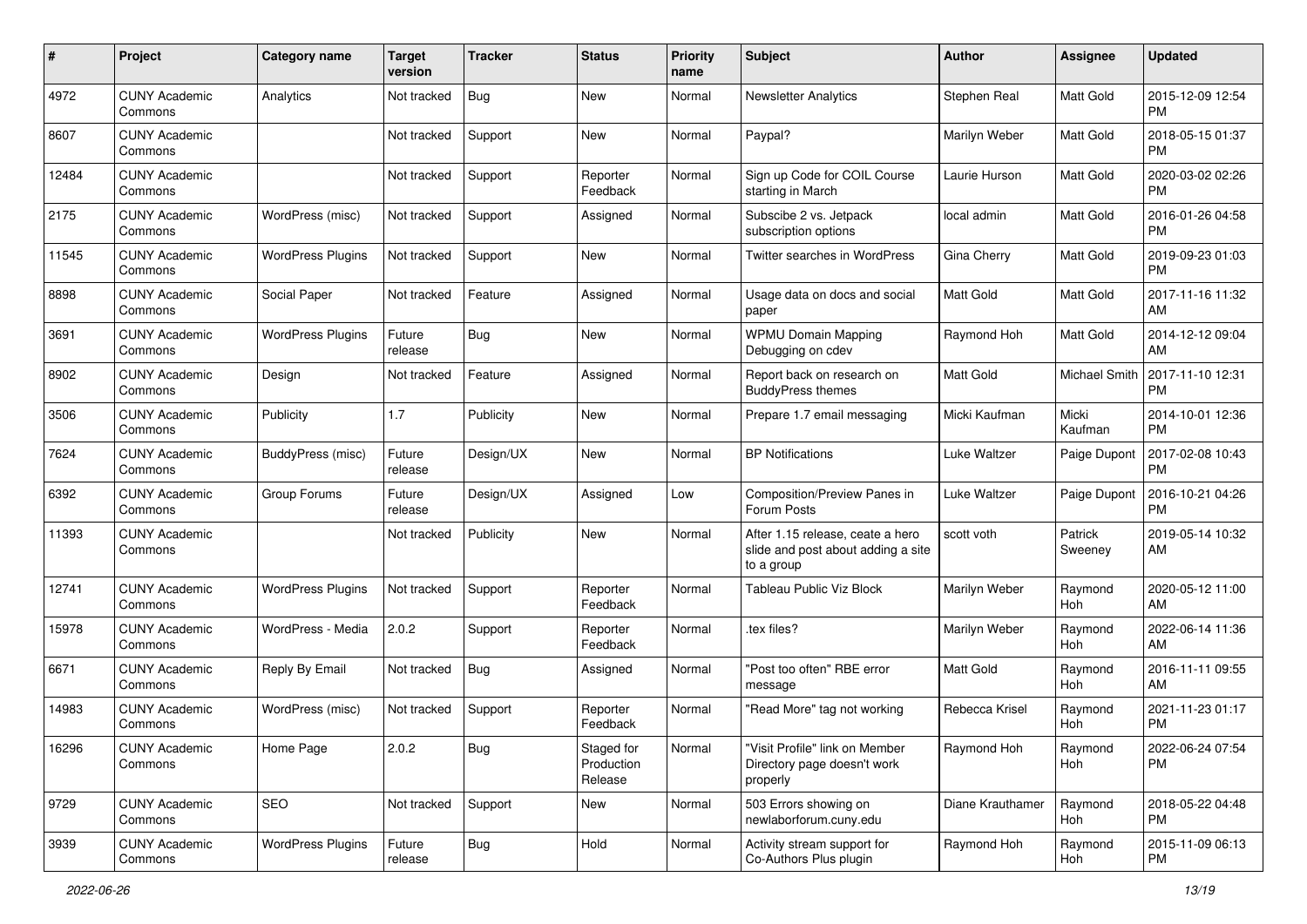| #     | <b>Project</b>                  | Category name              | <b>Target</b><br>version | <b>Tracker</b> | <b>Status</b>        | <b>Priority</b><br>name | <b>Subject</b>                                                                | <b>Author</b>           | <b>Assignee</b>       | <b>Updated</b>                |
|-------|---------------------------------|----------------------------|--------------------------|----------------|----------------------|-------------------------|-------------------------------------------------------------------------------|-------------------------|-----------------------|-------------------------------|
| 3492  | <b>CUNY Academic</b><br>Commons | <b>WordPress Themes</b>    | Future<br>release        | Support        | Assigned             | Normal                  | Add CBOX theme to the<br>Commons                                              | scott voth              | Raymond<br><b>Hoh</b> | 2014-10-08 05:55<br><b>PM</b> |
| 5016  | <b>CUNY Academic</b><br>Commons | Events                     | Future<br>release        | Feature        | Assigned             | Low                     | Allow comments to be posted on<br>events                                      | <b>Matt Gold</b>        | Raymond<br>Hoh        | 2019-03-01 02:23<br><b>PM</b> |
| 14439 | <b>CUNY Academic</b><br>Commons | Spam/Spam<br>Prevention    | 2.0.2                    | Support        | Assigned             | Normal                  | Aprroved comments held for<br>moderation                                      | Laurie Hurson           | Raymond<br><b>Hoh</b> | 2022-06-14 11:36<br>AM        |
| 11243 | <b>CUNY Academic</b><br>Commons | BuddyPress (misc)          | Future<br>release        | <b>Bug</b>     | <b>New</b>           | Normal                  | Audit bp-custom.php                                                           | Raymond Hoh             | Raymond<br>Hoh        | 2022-04-26 11:59<br>AM        |
| 6749  | <b>CUNY Academic</b><br>Commons | Events                     | Future<br>release        | <b>Bug</b>     | New                  | Low                     | BPEO iCal request can trigger<br>very large number of DB queries              | <b>Boone Gorges</b>     | Raymond<br>Hoh        | 2016-11-15 10:09<br><b>PM</b> |
| 15516 | <b>CUNY Academic</b><br>Commons | <b>WordPress Plugins</b>   |                          | Bug            | Reporter<br>Feedback | Normal                  | Can't publish or save draft of post<br>on wordpress.com                       | Raffi<br>Khatchadourian | Raymond<br><b>Hoh</b> | 2022-03-02 05:52<br><b>PM</b> |
| 11649 | <b>CUNY Academic</b><br>Commons | <b>WordPress Plugins</b>   | 2.0.2                    | <b>Bug</b>     | In Progress          | Normal                  | CC license displayed on every<br>page                                         | Gina Cherry             | Raymond<br><b>Hoh</b> | 2022-06-14 11:36<br>AM        |
| 11624 | <b>CUNY Academic</b><br>Commons | WordPress (misc)           | Not tracked              | Support        | <b>New</b>           | Normal                  | Change pages into posts or swap<br>database for a Commons site?               | Stephen Klein           | Raymond<br>Hoh        | 2019-07-09 11:04<br>AM        |
| 14994 | <b>CUNY Academic</b><br>Commons | cdev.gc.cuny.edu           | Not tracked              | Support        | In Progress          | Normal                  | Clear Cache on CDEV                                                           | scott voth              | Raymond<br><b>Hoh</b> | 2021-12-07 03:51<br><b>PM</b> |
| 9346  | <b>CUNY Academic</b><br>Commons | WordPress (misc)           | Not tracked              | Bug            | <b>New</b>           | Normal                  | Clone cetls.bmcc.cuny.edu for<br>development                                  | Owen Roberts            | Raymond<br>Hoh        | 2018-03-06 05:35<br><b>PM</b> |
| 11149 | <b>CUNY Academic</b><br>Commons |                            | Not tracked              | Support        | Reporter<br>Feedback | Normal                  | comments getting blocked                                                      | Marilyn Weber           | Raymond<br>Hoh        | 2019-03-26 11:40<br>AM        |
| 13328 | <b>CUNY Academic</b><br>Commons | Group Forums               | Not tracked              | <b>Bug</b>     | Reporter<br>Feedback | Normal                  | cross-posting in two related<br>groups                                        | Marilyn Weber           | Raymond<br>Hoh        | 2020-09-15 10:39<br><b>PM</b> |
| 13946 | <b>CUNY Academic</b><br>Commons | <b>WordPress Plugins</b>   | 2.1.0                    | Support        | Assigned             | Normal                  | Custom Embed handler For<br>OneDrive files                                    | scott voth              | Raymond<br><b>Hoh</b> | 2022-05-26 10:46<br>AM        |
| 3192  | <b>CUNY Academic</b><br>Commons | Group Forums               | Future<br>release        | Feature        | Assigned             | Normal                  | Customizable forum views for<br>bbPress 2.x group forums                      | Boone Gorges            | Raymond<br><b>Hoh</b> | 2015-11-09 12:47<br><b>PM</b> |
| 333   | <b>CUNY Academic</b><br>Commons | <b>Email Notifications</b> | Future<br>release        | Feature        | Assigned             | Low                     | Delay Forum Notification Email<br>Delivery Until After Editing Period<br>Ends | <b>Matt Gold</b>        | Raymond<br>Hoh        | 2015-11-09 06:01<br><b>PM</b> |
| 13430 | <b>CUNY Academic</b><br>Commons | Reply By Email             | Not tracked              | <b>Bug</b>     | <b>New</b>           | Normal                  | Delay in RBE                                                                  | Luke Waltzer            | Raymond<br><b>Hoh</b> | 2020-10-13 11:16<br>AM        |
| 5691  | <b>CUNY Academic</b><br>Commons | <b>Blogs (BuddyPress)</b>  | Future<br>release        | Bug            | Assigned             | High                    | Differing numbers on Sites display   Matt Gold                                |                         | Raymond<br><b>Hoh</b> | 2016-06-13 01:37<br><b>PM</b> |
| 3662  | <b>CUNY Academic</b><br>Commons | SEO                        | Future<br>release        | Feature        | Assigned             | Normal                  | Duplicate Content/SEO/Google<br>issues                                        | <b>Matt Gold</b>        | Raymond<br>Hoh        | 2015-04-13 04:37<br><b>PM</b> |
| 7928  | <b>CUNY Academic</b><br>Commons | Group Forums               | Not tracked              | Bug            | <b>New</b>           | Normal                  | Duplicate Forum post                                                          | Luke Waltzer            | Raymond<br>Hoh        | 2017-04-11 09:27<br><b>PM</b> |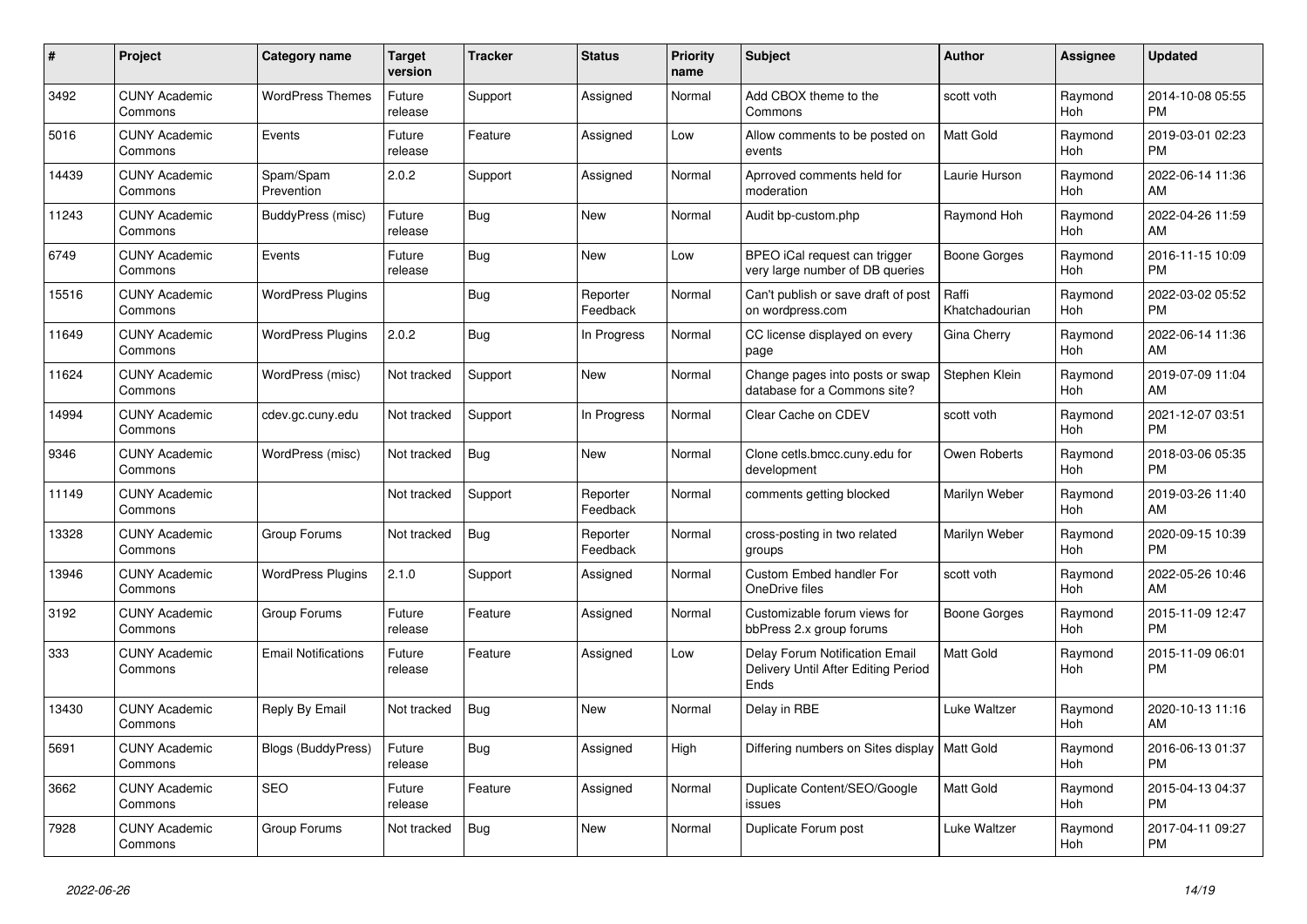| #     | <b>Project</b>                  | <b>Category name</b>       | <b>Target</b><br>version | Tracker    | <b>Status</b>                       | <b>Priority</b><br>name | <b>Subject</b>                                                  | <b>Author</b>    | <b>Assignee</b>       | <b>Updated</b>                |
|-------|---------------------------------|----------------------------|--------------------------|------------|-------------------------------------|-------------------------|-----------------------------------------------------------------|------------------|-----------------------|-------------------------------|
| 13457 | <b>CUNY Academic</b><br>Commons | Group Forums               | 2.0.2                    | <b>Bug</b> | <b>New</b>                          | High                    | Forum post not sending<br>notifications                         | Filipa Calado    | Raymond<br><b>Hoh</b> | 2022-06-14 11:36<br>AM        |
| 16291 | <b>CUNY Academic</b><br>Commons | Site cloning               | 2.0.2                    | Support    | Staged for<br>Production<br>Release | Normal                  | Images coming up blank in Media<br>Library                      | Marilyn Weber    | Raymond<br>Hoh        | 2022-06-23 08:28<br><b>PM</b> |
| 13358 | <b>CUNY Academic</b><br>Commons | Group Forums               | Future<br>release        | Feature    | <b>New</b>                          | Normal                  | Improved UI for group forum<br>threading settings               | Boone Gorges     | Raymond<br>Hoh        | 2021-11-19 12:27<br><b>PM</b> |
| 3536  | <b>CUNY Academic</b><br>Commons | My Commons                 | Future<br>release        | Feature    | Assigned                            | Normal                  | Infinite Scroll on My Commons<br>page                           | Matt Gold        | Raymond<br>Hoh        | 2015-04-13 04:42<br><b>PM</b> |
| 7115  | <b>CUNY Academic</b><br>Commons | Groups (misc)              | Future<br>release        | Feature    | Reporter<br>Feedback                | Normal                  | make licensing info clear during<br>group creation              | <b>Matt Gold</b> | Raymond<br>Hoh        | 2020-12-08 11:32<br>AM        |
| 14496 | <b>CUNY Academic</b><br>Commons | Domain Mapping             | Future<br>release        | Bug        | <b>New</b>                          | Normal                  | Mapped domain SSO uses<br>third-party cookies                   | Raymond Hoh      | Raymond<br><b>Hoh</b> | 2021-05-24 04:03<br><b>PM</b> |
| 6995  | <b>CUNY Academic</b><br>Commons | Home Page                  | Not tracked              | <b>Bug</b> | Assigned                            | Normal                  | member filter on homepage not<br>working                        | Matt Gold        | Raymond<br>Hoh        | 2016-12-11 09:46<br><b>PM</b> |
| 3517  | <b>CUNY Academic</b><br>Commons | My Commons                 | Future<br>release        | Feature    | Assigned                            | Normal                  | Mute/Unmute My Commons<br>updates                               | Matt Gold        | Raymond<br>Hoh        | 2015-11-09 01:19<br><b>PM</b> |
| 4535  | <b>CUNY Academic</b><br>Commons | My Commons                 | Future<br>release        | Bug        | <b>New</b>                          | Low                     | My Commons filter issue                                         | scott voth       | Raymond<br>Hoh        | 2015-09-01 11:17<br>AM        |
| 10262 | <b>CUNY Academic</b><br>Commons |                            | Not tracked              | <b>Bug</b> | Reporter<br>Feedback                | Normal                  | Newsletter Plugin: Broken Image<br>at Bottom of All Newsletters | Mark Webb        | Raymond<br>Hoh        | 2018-08-30 05:17<br><b>PM</b> |
| 12004 | <b>CUNY Academic</b><br>Commons |                            | Not tracked              | Support    | Reporter<br>Feedback                | Normal                  | Notifications for spam blog<br>comments                         | Gina Cherry      | Raymond<br>Hoh        | 2019-11-01 12:05<br><b>PM</b> |
| 8976  | <b>CUNY Academic</b><br>Commons | Reply By Email             | Not tracked              | Feature    | Assigned                            | Normal                  | Package RBE new topics<br>posting?                              | Matt Gold        | Raymond<br>Hoh        | 2017-12-04 02:34<br><b>PM</b> |
| 11971 | <b>CUNY Academic</b><br>Commons | <b>Email Notifications</b> | Future<br>release        | Bug        | Reporter<br>Feedback                | Low                     | Pictures obscured in emailed post<br>notifications              | Marilyn Weber    | Raymond<br>Hoh        | 2019-11-21 01:14<br><b>PM</b> |
| 10659 | <b>CUNY Academic</b><br>Commons | Group Forums               | Future<br>release        | Feature    | Assigned                            | Normal                  | Post to multiple groups via email                               | Matt Gold        | Raymond<br>Hoh        | 2018-11-15 12:54<br>AM        |
| 13286 | <b>CUNY Academic</b><br>Commons |                            | Not tracked              | Support    | New                                 | Normal                  | problem connecting with<br>WordPress app                        | Marilyn Weber    | Raymond<br>Hoh        | 2020-09-08 11:16<br>AM        |
| 9060  | <b>CUNY Academic</b><br>Commons | Commons In A Box           | Not tracked              | <b>Bug</b> | Hold                                | Normal                  | Problems with CBox image library<br>upload                      | Lisa Rhody       | Raymond<br>Hoh        | 2018-01-10 03:26<br><b>PM</b> |
| 8991  | <b>CUNY Academic</b><br>Commons | Reply By Email             | Not tracked              | Bug        | Hold                                | Normal                  | RBE duplicate email message<br>issue                            | Matt Gold        | Raymond<br>Hoh        | 2018-02-18 08:53<br><b>PM</b> |
| 3369  | <b>CUNY Academic</b><br>Commons | Reply By Email             | Not tracked              | Outreach   | Hold                                | Normal                  | Release reply by email to WP<br>plugin directory                | Matt Gold        | Raymond<br>Hoh        | 2016-03-01 12:46<br><b>PM</b> |
| 16110 | <b>CUNY Academic</b><br>Commons |                            |                          | Support    | Reporter<br>Feedback                | Normal                  | remove Creative Commons<br>license from pages?                  | Marilyn Weber    | Raymond<br>Hoh        | 2022-05-17 06:11<br><b>PM</b> |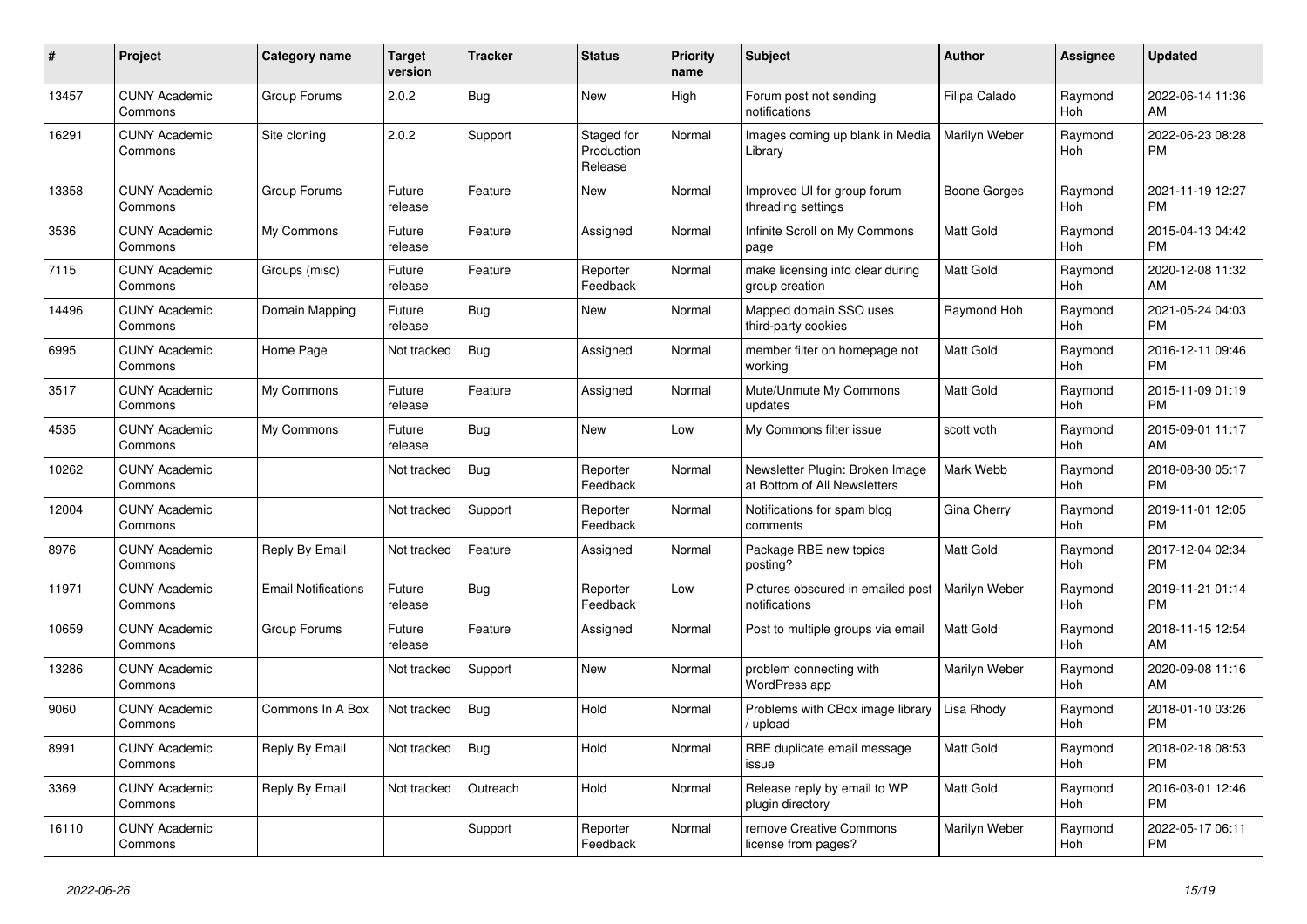| #     | <b>Project</b>                  | <b>Category name</b>     | <b>Target</b><br>version | <b>Tracker</b> | <b>Status</b>        | <b>Priority</b><br>name | <b>Subject</b>                                                                                                                                        | <b>Author</b>           | <b>Assignee</b>       | <b>Updated</b>                |
|-------|---------------------------------|--------------------------|--------------------------|----------------|----------------------|-------------------------|-------------------------------------------------------------------------------------------------------------------------------------------------------|-------------------------|-----------------------|-------------------------------|
| 4388  | <b>CUNY Academic</b><br>Commons | WordPress (misc)         | Future<br>release        | Bug            | Assigned             | Normal                  | Repeated request for<br>authentication.                                                                                                               | Alice.Lynn<br>McMichael | Raymond<br><b>Hoh</b> | 2015-08-11 07:35<br><b>PM</b> |
| 3577  | <b>CUNY Academic</b><br>Commons | My Commons               | Future<br>release        | Design/UX      | Assigned             | Normal                  | Replies to items in My Commons                                                                                                                        | <b>Matt Gold</b>        | Raymond<br>Hoh        | 2015-04-09 05:19<br><b>PM</b> |
| 5282  | <b>CUNY Academic</b><br>Commons | Social Paper             | Future<br>release        | <b>Bug</b>     | <b>New</b>           | Normal                  | Replying via email directs to<br>paper but not individual comment.                                                                                    | Marilyn Weber           | Raymond<br>Hoh        | 2016-03-02 01:48<br><b>PM</b> |
| 16245 | <b>CUNY Academic</b><br>Commons | WordPress (misc)         |                          | Bug            | Reporter<br>Feedback | Normal                  | Save Button missing on<br>WordPress Profile page                                                                                                      | scott voth              | Raymond<br>Hoh        | 2022-06-16 03:09<br><b>PM</b> |
| 16177 | <b>CUNY Academic</b><br>Commons | Reply By Email           |                          | <b>Bug</b>     | New                  | Normal                  | Switch to Inbound mode for RBE                                                                                                                        | Raymond Hoh             | Raymond<br>Hoh        | 2022-05-30 04:32<br><b>PM</b> |
| 1192  | <b>CUNY Academic</b><br>Commons | <b>Group Files</b>       | Future<br>release        | Feature        | Assigned             | Low                     | When posting group files, allow<br>users to add a category without<br>saving                                                                          | <b>Matt Gold</b>        | Raymond<br>Hoh        | 2015-11-09 05:53<br><b>PM</b> |
| 6644  | <b>CUNY Academic</b><br>Commons |                          | Not tracked              | <b>Bug</b>     | Reporter<br>Feedback | High                    | White Screen at Login Pge                                                                                                                             | Luke Waltzer            | Raymond<br><b>Hoh</b> | 2016-11-21 10:34<br><b>PM</b> |
| 497   | <b>CUNY Academic</b><br>Commons | <b>WordPress Plugins</b> | Future<br>release        | Feature        | Assigned             | Normal                  | Drag and Drop Ordering on<br>Gallery Post Plugin                                                                                                      | <b>Matt Gold</b>        | Ron Rennick           | 2015-11-09 06:18<br><b>PM</b> |
| 481   | <b>CUNY Academic</b><br>Commons | Groups (misc)            | Future<br>release        | Feature        | Assigned             | Normal                  | ability to archive inactive groups<br>and blogs                                                                                                       | Michael Mandiberg       | Samantha<br>Raddatz   | 2015-11-09 05:56<br><b>PM</b> |
| 4221  | <b>CUNY Academic</b><br>Commons | Group Forums             | Future<br>release        | Design/UX      | Assigned             | Normal                  | Add 'Number of Posts' display<br>option to Forum page                                                                                                 | Samantha Raddatz        | Samantha<br>Raddatz   | 2015-06-26 02:21<br><b>PM</b> |
| 4226  | <b>CUNY Academic</b><br>Commons | <b>BuddyPress Docs</b>   | Future<br>release        | Design/UX      | <b>New</b>           | Normal                  | Add option to connect a Doc with<br>a Group                                                                                                           | Samantha Raddatz        | Samantha<br>Raddatz   | 2015-09-09 04:08<br><b>PM</b> |
| 5058  | <b>CUNY Academic</b><br>Commons | Social Paper             | Future<br>release        | Feature        | <b>New</b>           | Low                     | Can there be a clearer signal that<br>even when comments have<br>already been made you add<br>comments by clicking on the side?<br>(SP suggestion #5) | Marilyn Weber           | Samantha<br>Raddatz   | 2016-02-11 10:24<br><b>PM</b> |
| 4404  | <b>CUNY Academic</b><br>Commons | <b>Public Portfolio</b>  | Future<br>release        | Design/UX      | Assigned             | Normal                  | Change color of permissions info<br>on portfolio editing interface                                                                                    | <b>Matt Gold</b>        | Samantha<br>Raddatz   | 2015-08-11 05:28<br><b>PM</b> |
| 3473  | <b>CUNY Academic</b><br>Commons | <b>User Experience</b>   | Future<br>release        | Feature        | Assigned             | Normal                  | Commons profile: Add help info<br>about "Positions" replacing "title"                                                                                 | Keith Miyake            | Samantha<br>Raddatz   | 2015-11-09 02:28<br><b>PM</b> |
| 5183  | <b>CUNY Academic</b><br>Commons | Social Paper             | Future<br>release        | Design/UX      | New                  | Normal                  | Creating a new paper when<br>viewing an existing paper                                                                                                | Raffi<br>Khatchadourian | Samantha<br>Raddatz   | 2016-02-02 12:09<br><b>PM</b> |
| 4253  | <b>CUNY Academic</b><br>Commons | <b>Public Portfolio</b>  | Future<br>release        | Design/UX      | New                  | Normal                  | Encourage users to add portfolio<br>content                                                                                                           | Samantha Raddatz        | Samantha<br>Raddatz   | 2015-07-07 11:32<br>AM        |
| 4235  | <b>CUNY Academic</b><br>Commons |                          | Not tracked              | Design/UX      | Assigned             | Normal                  | Explore user experience around<br>comments on forum topics vs<br>docs                                                                                 | <b>Matt Gold</b>        | Samantha<br>Raddatz   | 2015-07-21 10:23<br>AM        |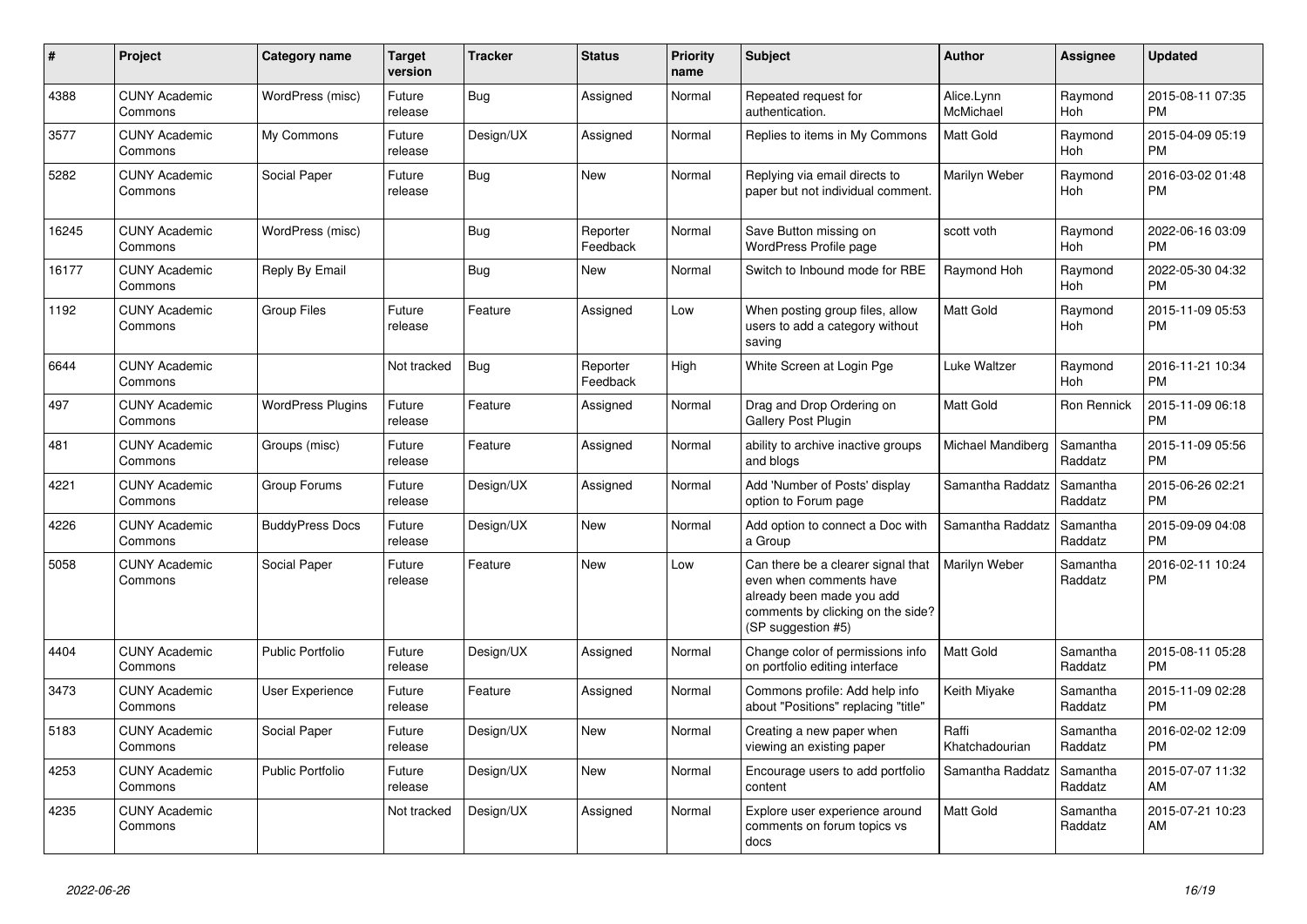| $\pmb{\#}$ | Project                         | <b>Category name</b>        | <b>Target</b><br>version | <b>Tracker</b> | <b>Status</b>        | <b>Priority</b><br>name | <b>Subject</b>                                                   | Author           | <b>Assignee</b>     | <b>Updated</b>                |
|------------|---------------------------------|-----------------------------|--------------------------|----------------|----------------------|-------------------------|------------------------------------------------------------------|------------------|---------------------|-------------------------------|
| 3458       | <b>CUNY Academic</b><br>Commons | Groups (misc)               | Future<br>release        | Feature        | Assigned             | Normal                  | Filter Members of Group by<br>Campus                             | Michael Smith    | Samantha<br>Raddatz | 2014-09-26 08:32<br><b>PM</b> |
| 310        | <b>CUNY Academic</b><br>Commons | BuddyPress (misc)           | Future<br>release        | Feature        | Assigned             | Low                     | <b>Friend Request Email</b>                                      | <b>Matt Gold</b> | Samantha<br>Raddatz | 2015-11-09 05:08<br><b>PM</b> |
| 5397       | <b>CUNY Academic</b><br>Commons | Social Paper                | Future<br>release        | Feature        | New                  | Normal                  | frustrating to have to<br>enable/disable in SP                   | Marilyn Weber    | Samantha<br>Raddatz | 2016-04-20 03:39<br><b>PM</b> |
| 308        | <b>CUNY Academic</b><br>Commons | Registration                | Future<br>release        | Feature        | <b>New</b>           | Normal                  | Group recommendations for<br>signup process                      | Boone Gorges     | Samantha<br>Raddatz | 2015-11-09 05:07<br><b>PM</b> |
| 1456       | <b>CUNY Academic</b><br>Commons | Group Invitations           | Future<br>release        | Feature        | Reporter<br>Feedback | Low                     | Invite to Group Button from Profile   Matt Gold<br>Field         |                  | Samantha<br>Raddatz | 2015-11-09 05:59<br><b>PM</b> |
| 5050       | <b>CUNY Academic</b><br>Commons | Social Paper                | Future<br>release        | Feature        | <b>New</b>           | Low                     | Making comments visible in SP<br>editing mode (SP suggestion #1) | Marilyn Weber    | Samantha<br>Raddatz | 2019-09-17 11:10<br><b>PM</b> |
| 5317       | <b>CUNY Academic</b><br>Commons | <b>Group Blogs</b>          | Not tracked              | Bug            | Reporter<br>Feedback | Normal                  | Notifications of New Post Didn't<br>Come                         | Luke Waltzer     | Samantha<br>Raddatz | 2016-03-21 10:41<br><b>PM</b> |
| 5225       | <b>CUNY Academic</b><br>Commons | Registration                | Future<br>release        | Feature        | Assigned             | Normal                  | On-boarding Issues                                               | Luke Waltzer     | Samantha<br>Raddatz | 2016-02-12 02:58<br><b>PM</b> |
| 4986       | <b>CUNY Academic</b><br>Commons | ZenDesk                     | Not tracked              | Support        | Assigned             | Normal                  | Prepare documentation for<br>Zendesk re web widget               | <b>Matt Gold</b> | Samantha<br>Raddatz | 2016-02-25 03:09<br><b>PM</b> |
| 4622       | <b>CUNY Academic</b><br>Commons | <b>Public Portfolio</b>     | Future<br>release        | Design/UX      | <b>New</b>           | Normal                  | <b>Profile Visibility Settings</b>                               | Samantha Raddatz | Samantha<br>Raddatz | 2015-09-21 12:18<br><b>PM</b> |
| 653        | <b>CUNY Academic</b><br>Commons | Group Blogs                 | Future<br>release        | Feature        | Assigned             | Normal                  | Redesign Integration of Groups<br>and Blogs                      | <b>Matt Gold</b> | Samantha<br>Raddatz | 2015-11-09 05:40<br><b>PM</b> |
| 1105       | <b>CUNY Academic</b><br>Commons | WordPress (misc)            | Future<br>release        | Feature        | Assigned             | Normal                  | Rephrase Blog Privacy Options                                    | <b>Matt Gold</b> | Samantha<br>Raddatz | 2015-11-09 06:19<br><b>PM</b> |
| 5053       | <b>CUNY Academic</b><br>Commons | Social Paper                | Future<br>release        | Feature        | <b>New</b>           | Low                     | Scrollable menu to add readers<br>(SP suggestion #4)             | Marilyn Weber    | Samantha<br>Raddatz | 2016-04-21 05:21<br><b>PM</b> |
| 4661       | <b>CUNY Academic</b><br>Commons | <b>User Experience</b>      | Future<br>release        | Bug            | Assigned             | Normal                  | <b>Simplify Events text</b>                                      | <b>Matt Gold</b> | Samantha<br>Raddatz | 2015-10-02 09:06<br><b>PM</b> |
| 5298       | <b>CUNY Academic</b><br>Commons |                             | Not tracked              | Publicity      | New                  | Normal                  | Survey Pop-Up Text                                               | Samantha Raddatz | Samantha<br>Raddatz | 2016-03-22 12:27<br><b>PM</b> |
| 4027       | <b>CUNY Academic</b><br>Commons | Commons In A Box            | Not tracked              | Design/UX      | Assigned             | Normal                  | Usability review of CBOX update<br>procedures                    | <b>Matt Gold</b> | Samantha<br>Raddatz | 2015-05-11 06:36<br><b>PM</b> |
| 10439      | <b>CUNY Academic</b><br>Commons | Design                      | 2.1.0                    | Design/UX      | New                  | Normal                  | Create Style Guide for Commons                                   | Sonja Leix       | Sara Cannon         | 2022-06-23 06:20<br><b>PM</b> |
| 10580      | <b>CUNY Academic</b><br>Commons | Information<br>Architecture | Future<br>release        | Design/UX      | <b>New</b>           | Normal                  | Primary nav item review                                          | Boone Gorges     | Sara Cannon         | 2021-11-19 12:37<br><b>PM</b> |
| 2612       | <b>CUNY Academic</b><br>Commons |                             | Not tracked              | Publicity      | Assigned             | Normal                  | Pinterest site for the Commons                                   | local admin      | Sarah<br>Morgano    | 2016-03-04 11:19<br>AM        |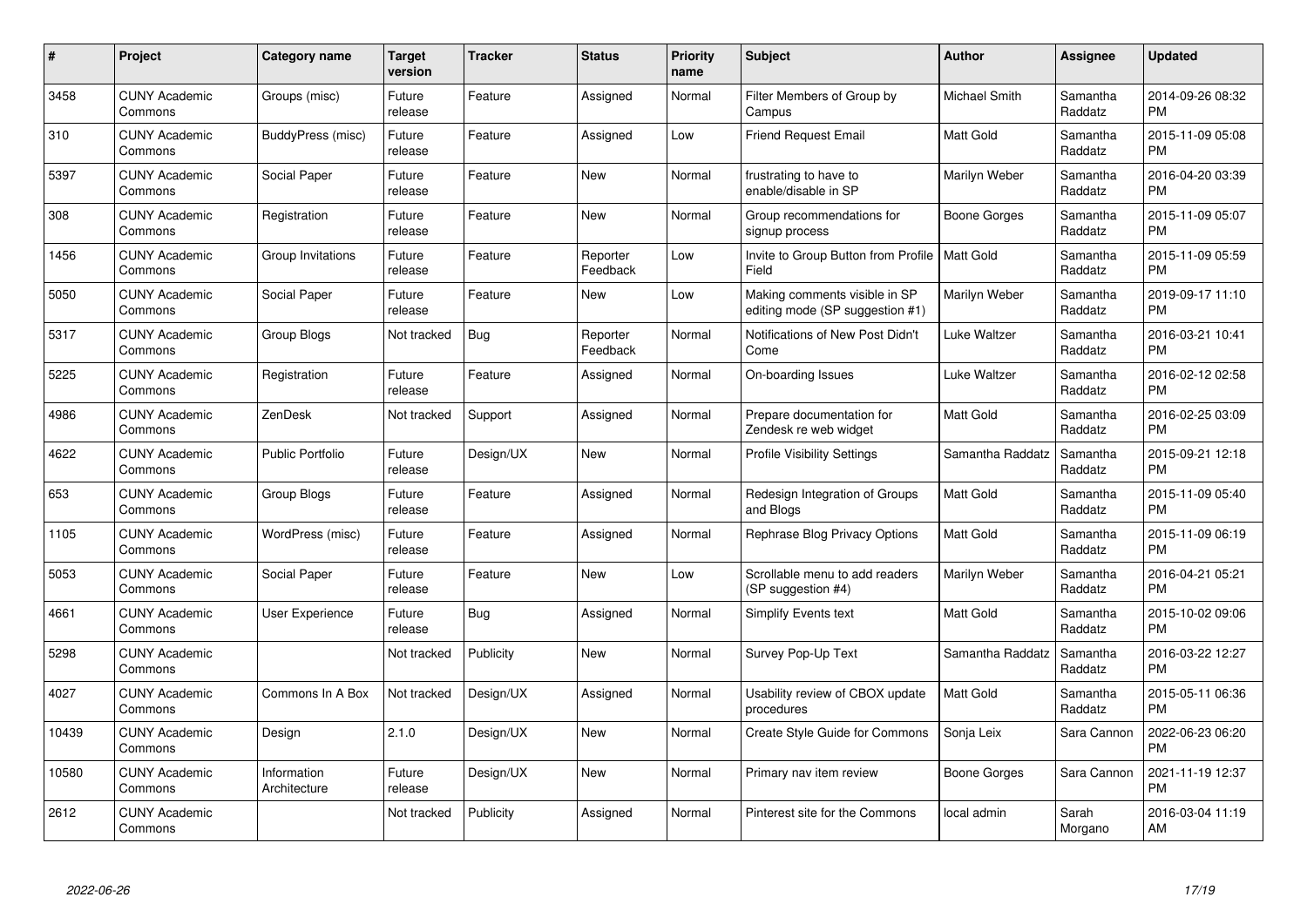| #     | Project                         | <b>Category name</b>     | <b>Target</b><br>version | <b>Tracker</b> | <b>Status</b>        | <b>Priority</b><br>name | <b>Subject</b>                                                                                                                               | Author           | <b>Assignee</b>  | <b>Updated</b>                |
|-------|---------------------------------|--------------------------|--------------------------|----------------|----------------------|-------------------------|----------------------------------------------------------------------------------------------------------------------------------------------|------------------|------------------|-------------------------------|
| 3510  | <b>CUNY Academic</b><br>Commons | Publicity                | 1.7                      | Publicity      | Assigned             | Normal                  | Post on the News Blog re: 'My<br>Commons'                                                                                                    | Micki Kaufman    | Sarah<br>Morgano | 2014-10-15 11:18<br>AM        |
| 5826  | <b>CUNY Academic</b><br>Commons | <b>WordPress Plugins</b> | Future<br>release        | Support        | Reporter<br>Feedback | Normal                  | <b>Remove Subscription Options</b><br>plugin from directory                                                                                  | Sarah Morgano    | Sarah<br>Morgano | 2016-10-21 04:14<br>РM        |
| 3511  | <b>CUNY Academic</b><br>Commons | Publicity                | 1.7                      | Publicity      | Assigned             | Normal                  | Social media for 1.7                                                                                                                         | Micki Kaufman    | Sarah<br>Morgano | 2014-10-14 03:32<br><b>PM</b> |
| 4222  | <b>CUNY Academic</b><br>Commons | User Experience          | Future<br>release        | Design/UX      | <b>New</b>           | Normal                  | Add information to 'Delete<br>Account' page                                                                                                  | Samantha Raddatz | scott voth       | 2015-06-26 11:35<br>AM        |
| 14394 | <b>CUNY Academic</b><br>Commons |                          | Not tracked              | Feature        | <b>New</b>           | Normal                  | Commons News Site - redesign                                                                                                                 | scott voth       | scott voth       | 2021-09-14 10:46<br>AM        |
| 6115  | <b>CUNY Academic</b><br>Commons | Publicity                | Not tracked              | Feature        | Assigned             | Normal                  | create digital signage for GC                                                                                                                | Matt Gold        | scott voth       | 2016-10-11 10:09<br>PМ        |
| 636   | <b>CUNY Academic</b><br>Commons | WordPress (misc)         | Not tracked              | Support        | Assigned             | Normal                  | Create Lynda.com-like Table of<br>Contents for Prospective Tutorial<br>Screencasts                                                           | Matt Gold        | scott voth       | 2016-02-23 03:12<br>РM        |
| 14787 | <b>CUNY Academic</b><br>Commons | <b>Plugin Packages</b>   | Future<br>release        | Feature        | New                  | Normal                  | Creating a "Design" plugin<br>package                                                                                                        | Laurie Hurson    | scott voth       | 2022-04-27 04:56<br><b>PM</b> |
| 9908  | <b>CUNY Academic</b><br>Commons |                          | Not tracked              | Feature        | New                  | Normal                  | Is it possible to send email<br>updates to users (or an email<br>address not on the list) for only a<br>single page AFTER being<br>prompted? | Michael Shields  | scott voth       | 2018-06-11 01:34<br>РM        |
| 3565  | <b>CUNY Academic</b><br>Commons | My Commons               | Not tracked              | Documentation  | New                  | Normal                  | Load Newest inconsistencies                                                                                                                  | Chris Stein      | scott voth       | 2015-11-09 01:16<br><b>PM</b> |
| 11883 | <b>CUNY Academic</b><br>Commons | Help/Codex               | Not tracked              | Support        | New                  | Normal                  | Need Embedding Help Page<br>Update (Tableau)                                                                                                 | Anthony Wheeler  | scott voth       | 2019-09-24 08:49<br>AM        |
| 3524  | <b>CUNY Academic</b><br>Commons | Documentation            | Not tracked              | Documentation  | Assigned             | Normal                  | Post describing all you can do<br>when starting up a new<br>blog/group                                                                       | Matt Gold        | scott voth       | 2014-10-04 12:56<br>РM        |
| 12247 | <b>CUNY Academic</b><br>Commons | Publicity                | Not tracked              | Support        | <b>New</b>           | Normal                  | <b>Screenshot of First Commons</b><br>Homepage                                                                                               | scott voth       | scott voth       | 2020-01-14 12:08<br><b>PM</b> |
| 4070  | <b>CUNY Academic</b><br>Commons | Analytics                | Not tracked              | Support        | Assigned             | Normal                  | Request for JITP site analytics                                                                                                              | Matt Gold        | Seth Persons     | 2016-02-23 03:09<br>РM        |
| 11789 | <b>CUNY Academic</b><br>Commons | Courses                  | Future<br>release        | Feature        | New                  | Normal                  | Ability to remove item from<br>Courses list                                                                                                  | Laurie Hurson    | Sonja Leix       | 2019-09-24 12:28<br>PM        |
| 4635  | <b>CUNY Academic</b><br>Commons | Authentication           | Future<br>release        | Feature        | New                  | Normal                  | Allow non-WP authentication                                                                                                                  | Boone Gorges     | Sonja Leix       | 2019-03-01 02:05<br>PM        |
| 11834 | <b>CUNY Academic</b><br>Commons | <b>Group Files</b>       | Future<br>release        | Feature        | New                  | Normal                  | Improved tools for managing<br>group file folders                                                                                            | Boone Gorges     | Sonja Leix       | 2019-09-06 03:55<br>PM        |
| 9643  | <b>CUNY Academic</b><br>Commons | Publicity                | Not tracked              | Feature        | New                  | Normal                  | Create a page on the Commons<br>for logos etc.                                                                                               | Stephen Real     | Stephen Real     | 2018-04-24 10:53<br>AM        |